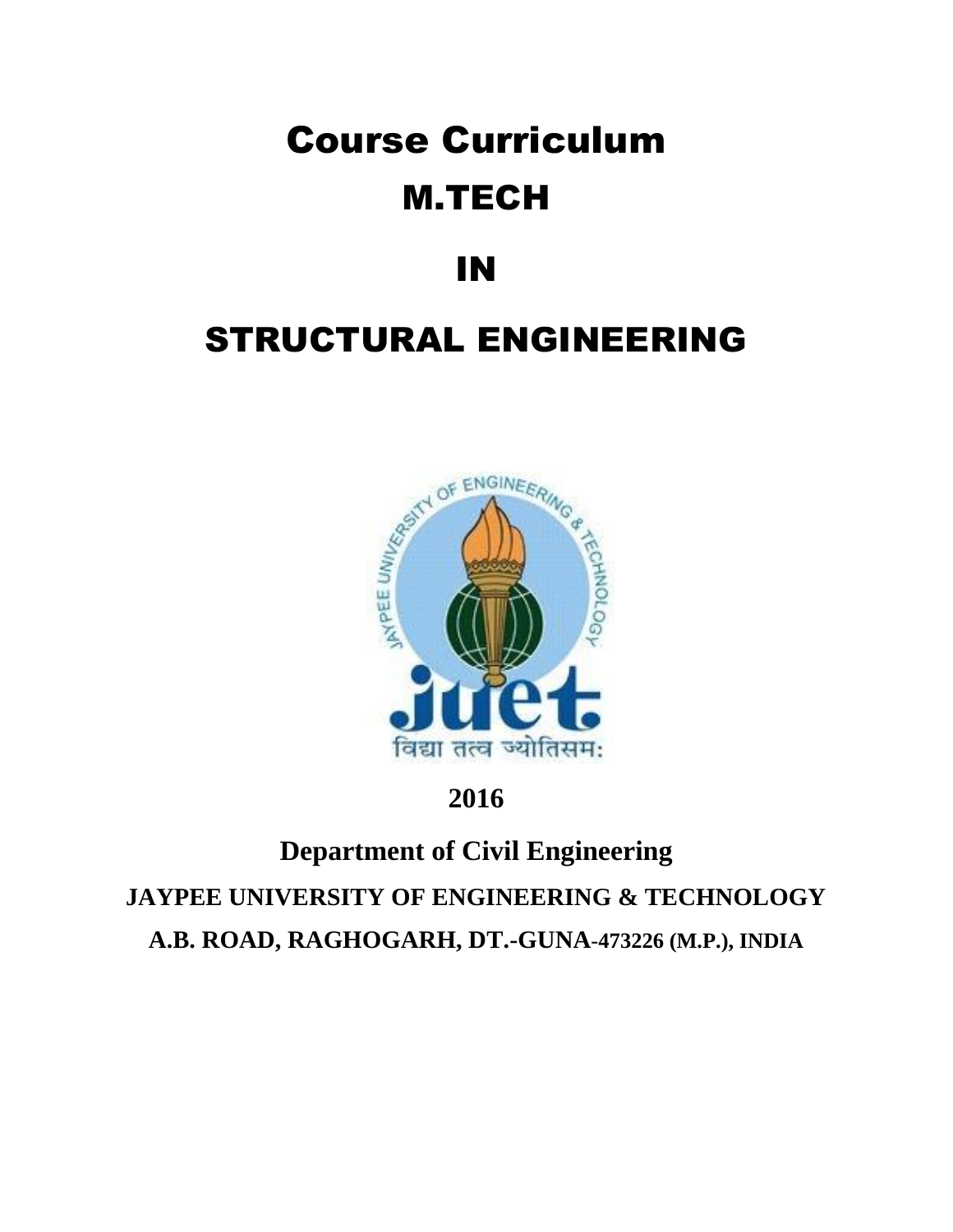| 2 year M.Tech. Course Curricula for Structural Engineering |                         |                                          |                 |    |              |          |                |  |  |  |
|------------------------------------------------------------|-------------------------|------------------------------------------|-----------------|----|--------------|----------|----------------|--|--|--|
|                                                            | M.Tech. I semester-(M1) |                                          |                 |    |              |          |                |  |  |  |
| S.No.                                                      | Subject Code            | Subject                                  | Core/Elect      |    |              | P        | Credits        |  |  |  |
|                                                            |                         |                                          | <sub>1</sub> ve |    |              |          |                |  |  |  |
|                                                            | 18M11CE115              | <b>Advanced Structural Analysis</b>      | Core            | 3  | $\theta$     | $\theta$ | 3              |  |  |  |
| $\mathcal{D}_{\mathcal{L}}$                                | 18M11CE117              | <b>Structural Dynamics</b>               | Core            | 3  | $\theta$     | $\Omega$ | 3              |  |  |  |
| 3                                                          | 18M11CE118              | Design of Reinforced Concrete Structures | Core            | 3  | $\theta$     | $\theta$ | 3              |  |  |  |
| 4                                                          | 18M11CE119              | Modelling, Simulation and Computer       | Core            | 3  | $\Omega$     | $\theta$ | 3              |  |  |  |
|                                                            |                         | Applications                             |                 |    |              |          |                |  |  |  |
| 5                                                          | 18M14XXxxx              | Elective-I                               | Elective        | 3  | $\Omega$     | $\Omega$ | 3              |  |  |  |
| 6                                                          | 18M17CE171              | <b>Concrete Structures Laboratory</b>    | Core            | 0  | $\Omega$     | 4        | $\overline{2}$ |  |  |  |
|                                                            |                         | <b>Total</b>                             |                 | 15 | $\mathbf{0}$ | 4        | 17             |  |  |  |

| <b>List of Electives-I</b> |            | Core/Elective                         | ௱        | D | Credits        |  |
|----------------------------|------------|---------------------------------------|----------|---|----------------|--|
|                            | 14M14MA213 | <b>Advanced Numerical Techniques</b>  | Elective |   | $\overline{0}$ |  |
| ◠                          | 18M14CE131 | <b>Stability of Structures</b>        | Elective |   | $\overline{0}$ |  |
|                            | 18M14CE132 | <b>Plastic Analysis of Structures</b> | Elective |   | $\overline{0}$ |  |
| 4                          | 18M14CE133 | <b>Hydraulic Structures</b>           | Elective |   | $\overline{0}$ |  |
|                            | 18M14CE134 | Geo-Environmental Engineering         | Elective |   | $\overline{0}$ |  |

| 2 year M.Tech. Course Curricula for Structural Engineering |              |                                |               |          |          |          |                |  |  |
|------------------------------------------------------------|--------------|--------------------------------|---------------|----------|----------|----------|----------------|--|--|
| <b>M.Tech. II semester-(M2)</b>                            |              |                                |               |          |          |          |                |  |  |
| S.No.                                                      | Subject Code | Subject                        | Core/Elective |          |          | P        | Credits        |  |  |
| 1                                                          |              | Solid Mechanics in Structural  | Core          | 3        | $\Omega$ | $\Omega$ | 3              |  |  |
|                                                            | 18M11CE216   | Engineering                    |               |          |          |          |                |  |  |
| 2                                                          | 18M11CE217   | Design of Steel Structures     | Core          | 3        | $\Omega$ | $\Omega$ | 3              |  |  |
| 3                                                          |              | Earthquake Resistant Design of | Core          | 3        | $\Omega$ | $\Omega$ | 3              |  |  |
|                                                            | 18M11CE218   | <b>Structures</b>              |               |          |          |          |                |  |  |
| $\overline{4}$                                             | 18M11CE219   | Theory of Plates and Shells    | Core          | 3        | $\Omega$ | $\Omega$ | 3              |  |  |
| 5                                                          | 18M14CE***   | Elective-2                     | Elective      | 3        | 0        | $\Omega$ | 3              |  |  |
| 6                                                          | 18M17CE271   | <b>CAD</b> Laboratory          | Core          | $\Omega$ | $\Omega$ | 4        | $\overline{2}$ |  |  |
|                                                            |              | <b>Total</b>                   |               | 15       |          | Δ        | 17             |  |  |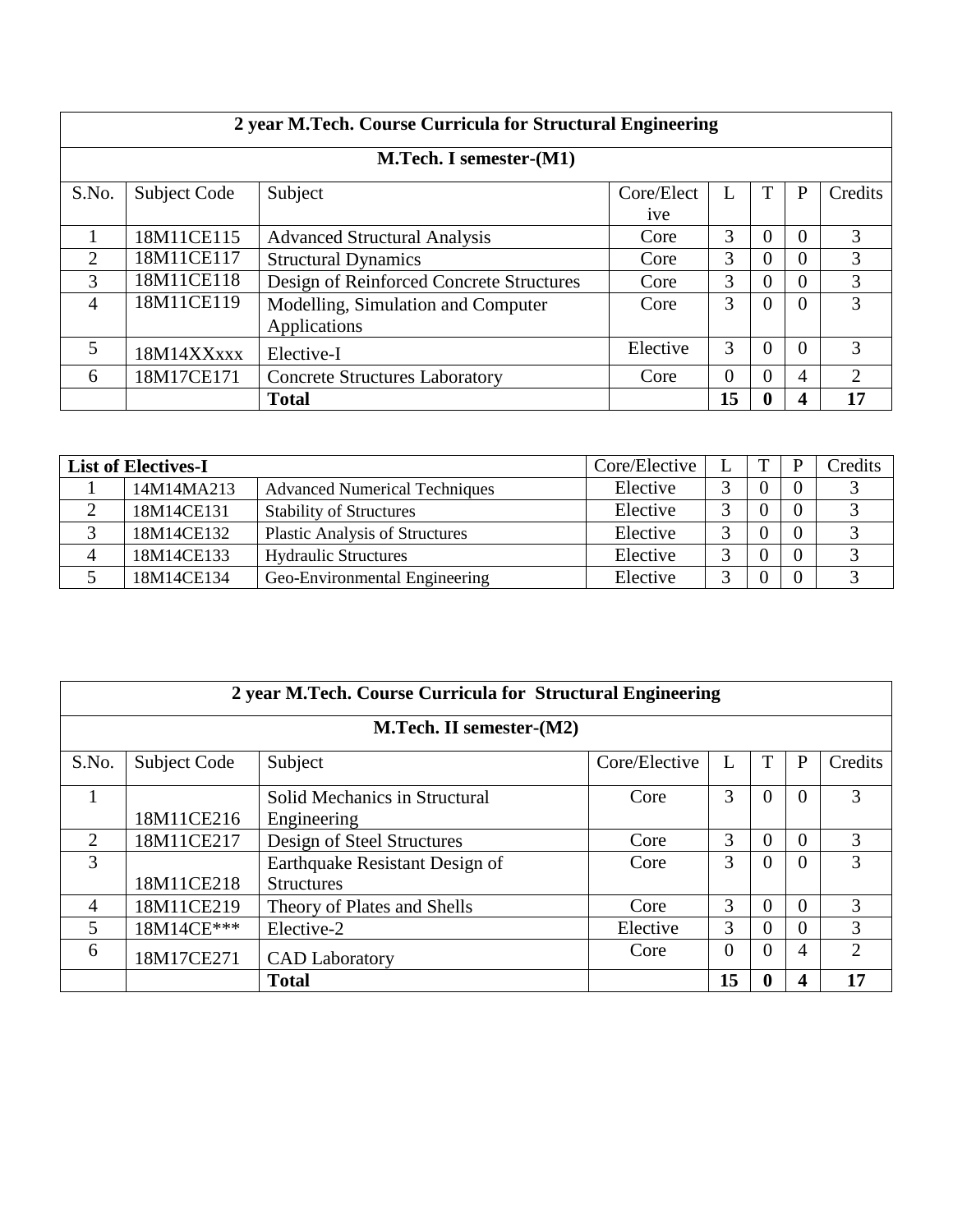| <b>List of Electives-II</b> |            | Core/Elective                           |          | D | Credits  |  |
|-----------------------------|------------|-----------------------------------------|----------|---|----------|--|
|                             | 18M14CE231 | <b>Finite Element Methods</b>           | Elective |   | $\Omega$ |  |
|                             | 18M14CE232 | Construction, Economics and Finance     | Elective |   |          |  |
|                             | 18M14CE233 | Ground Improvement Engineering          | Elective |   | 0        |  |
| Δ                           | 18M14CE234 | Analysis and Design of Pavement Systems | Elective |   | $\theta$ |  |
|                             | 18M14CE235 | Soil Structure Interaction              | Elective |   | $\theta$ |  |

| 2 year M.Tech. Course Curricula for Structural Engineering |              |                            |               |   |                          |          |         |  |  |
|------------------------------------------------------------|--------------|----------------------------|---------------|---|--------------------------|----------|---------|--|--|
| M.Tech. III semester-(M3)                                  |              |                            |               |   |                          |          |         |  |  |
| S.No.                                                      | Subject Code | Subject                    | Core/Elective |   |                          | P        | Credits |  |  |
|                                                            | 18M14CE***   | Elective-3                 | Elective      | 3 | $\theta$                 | $\Omega$ | 3       |  |  |
| 2                                                          | 18M14CE***   | Elective-4                 | Elective      | 3 | $\Omega$                 | $\Omega$ | 3       |  |  |
| 3                                                          | 18M19CE391   | Seminar                    | Core          | 0 | $\theta$                 | $\Omega$ | ↑       |  |  |
| $\overline{4}$                                             | 18M19CE392   | <b>Dissertation Part-I</b> | Core          |   | $\overline{\phantom{a}}$ | 24       | 12      |  |  |
|                                                            |              | <b>Total</b>               |               | 6 | 0                        | 24       | 20      |  |  |

|   | <b>List of Electives-III</b> |                                                  | Core/Electiv |   |   | P | Credits |
|---|------------------------------|--------------------------------------------------|--------------|---|---|---|---------|
|   |                              |                                                  | e            |   |   |   |         |
|   | 18M14CE335                   | Design of Industrial Structures                  | Elective     | 3 | U | 0 | 3       |
| 2 | 18M14CE336                   | <b>Recent Advances In Construction Materials</b> | Elective     | 3 | U | 0 | 3       |
| 3 | 18M14CE337                   | Pre-Stressed Concrete Design                     | Elective     | 3 | 0 | 0 | 3       |
| 4 | 18M14CE338                   | <b>Composite Materials and Structures</b>        | Elective     | 3 |   | 0 | 3       |
| 5 | 18M14CE339                   | Analysis and Design of Tall Buildings            | Elective     | 3 | 0 | 0 | 3       |
|   | <b>List of Electives-IV</b>  |                                                  | Core/Electiv | L | T | P | Credits |
|   |                              |                                                  | e            |   |   |   |         |
|   | 18M14CE436                   | Repair And Retrofitting of Structures            | Elective     | 3 | U | 0 | 3       |
| 2 | 18M14CE437                   | <b>Construction Methods And Equipments</b>       | Elective     | 3 | 0 | 0 | 3       |
| 3 | 18M14CE438                   | Quality and Safety Management in Construction    | Elective     | 3 | 0 | 0 | 3       |
| 4 | 18M14CE439                   | <b>Research Methodology</b>                      | Elective     | 3 |   | 0 | 3       |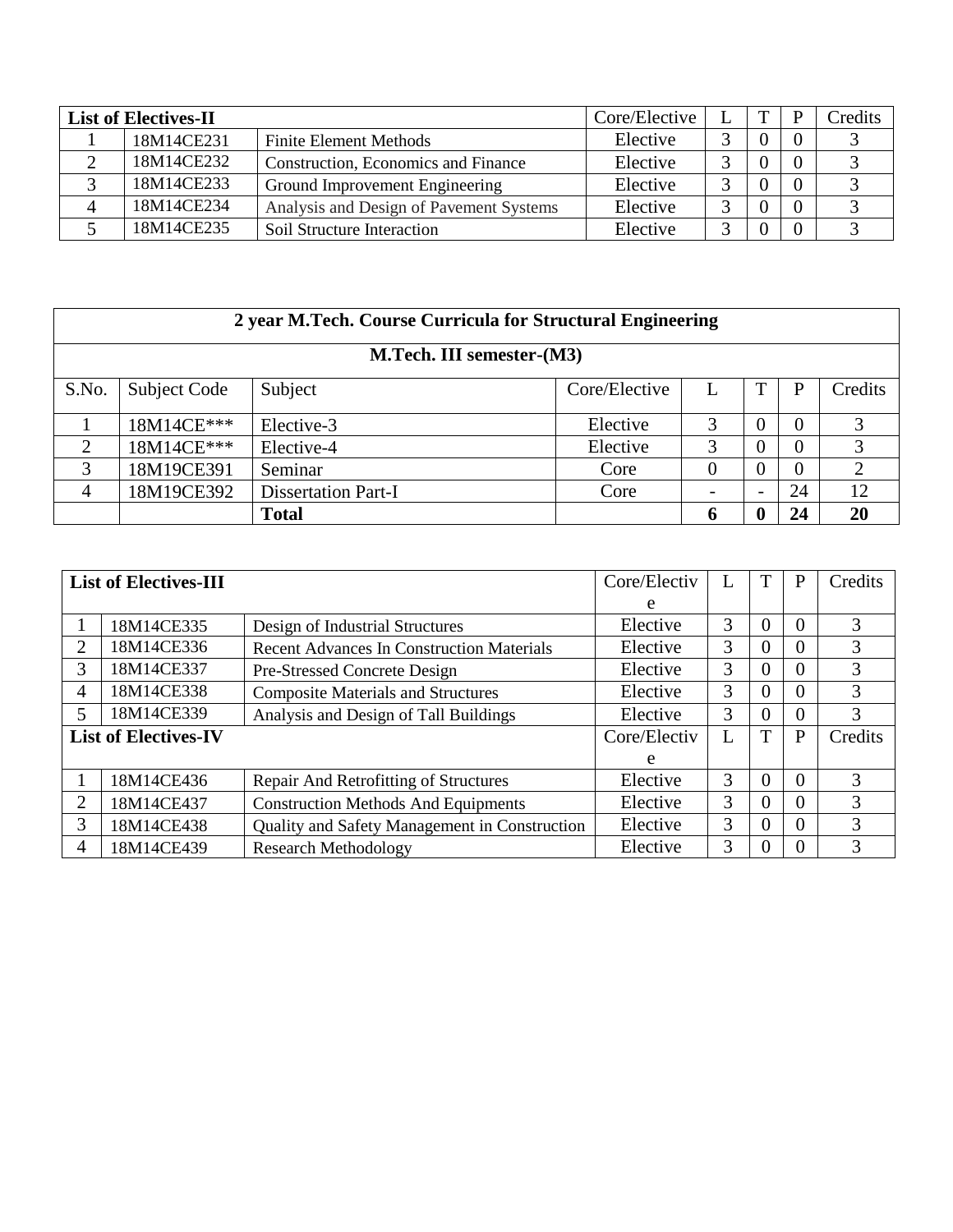| 2 year M.Tech. Course Curricula for Structural Engineering |              |                        |               |          |                          |    |                |  |
|------------------------------------------------------------|--------------|------------------------|---------------|----------|--------------------------|----|----------------|--|
| M.Tech. IV semester-(M4)                                   |              |                        |               |          |                          |    |                |  |
| S.No.                                                      | Subject Code | Subject                | Core/Elective |          |                          |    | Credits        |  |
|                                                            | 18M14CE***   | Elective-5             | Elective      | 3        | 0                        | 0  | 3              |  |
| $\overline{2}$                                             | 18M14CE***   | Elective-6             | Elective      | 3        | 0                        | 0  | 3              |  |
| 3                                                          | 18M19CE491   | <b>Project Seminar</b> | Core          | $\Omega$ | 0                        | () | $\overline{2}$ |  |
| $\overline{4}$                                             | 18M19CE492   | Dissertation Part-II   | Core          |          | $\overline{\phantom{0}}$ |    | 14             |  |
|                                                            |              | <b>Total</b>           |               |          |                          |    | 22             |  |

|                | <b>List of Electives-V</b>  |                                           | Core/Elective |   |              | P              | Credits |
|----------------|-----------------------------|-------------------------------------------|---------------|---|--------------|----------------|---------|
|                | 18M14CE531                  | <b>Advanced Steel Design</b>              | Elective      | 3 | U            | $\overline{0}$ | 3       |
| 2              | 18M14CE532                  | Wind Engineering                          | Elective      | 3 | 0            | 0              | 3       |
| 3              | 18M14CE533                  | Cable Stayed and Suspension Bridges       | Elective      | 3 | 0            | 0              | 3       |
|                | 18M14CE534                  | <b>Computer Application in Structural</b> | Elective      | 3 | $\Omega$     | $\theta$       | 3       |
| $\overline{4}$ |                             | Analysis & Design                         |               |   |              |                |         |
| $\overline{5}$ | 18M14CE535                  | <b>Masonry Structures</b>                 | Elective      | 3 | 0            | $\theta$       | 3       |
|                | <b>List of Electives-VI</b> |                                           | Core/Elective |   | $\mathbf{T}$ | P              | Credits |
|                | 18M14CE631                  | Design of Substructures                   | Elective      | 3 | 0            | $\Omega$       | 3       |
| 2              | 18M14CE632                  | <b>Bridge Engineering</b>                 | Elective      | 3 | $\theta$     | $\Omega$       | 3       |
| 3              | 18M14CE633                  | Nanotechnology and Concrete               | Elective      | 3 | 0            | $\Omega$       | 3       |
| $\overline{4}$ | 18M14CE634                  | Soil Dynamics and Machine Foundations     | Elective      | 3 |              | 0              | 3       |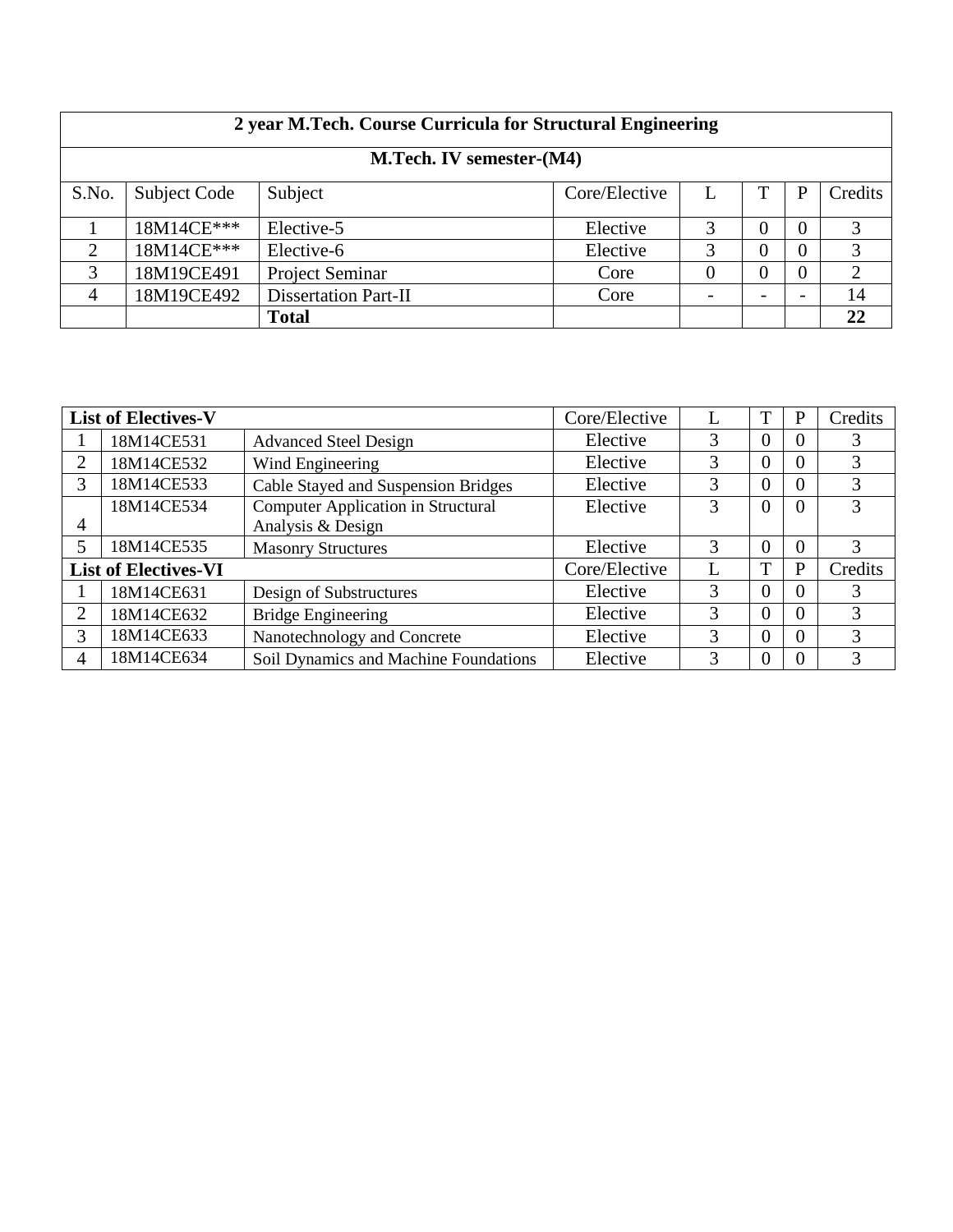**Title of the course: Advanced Structural Analysis Course Code: 18M11CE115 L-T Scheme: 3-0 Course Credits: 3**

**Prerequisites:** Basic Structural Analysis

**Objective**: To understand the different techniques for analysis of structures.

**Learning Outcome**: The student will be able to analyze various types of statically determinate and indeterminate structures.

#### **Course Content:**

- $\triangleright$  Degree of static and kinematic indeterminacy
- $\triangleright$  Flexibility and Stiffness Matrices,
- $\triangleright$  System Approach
- $\triangleright$  Effect of temperature and pre-strain
- $\triangleright$  Storage requirement of stiffness matrix
- $\triangleright$  Effect of node and element numbering
- $\triangleright$  Computer Applications

### **Text Books / References:**

1. Advanced Structural Analysis by Devdas Menon

2. Advanced Structural Analysis by Hamidreza Hashamdar, Zainah Binti Ibrahim, Mohammed Jameel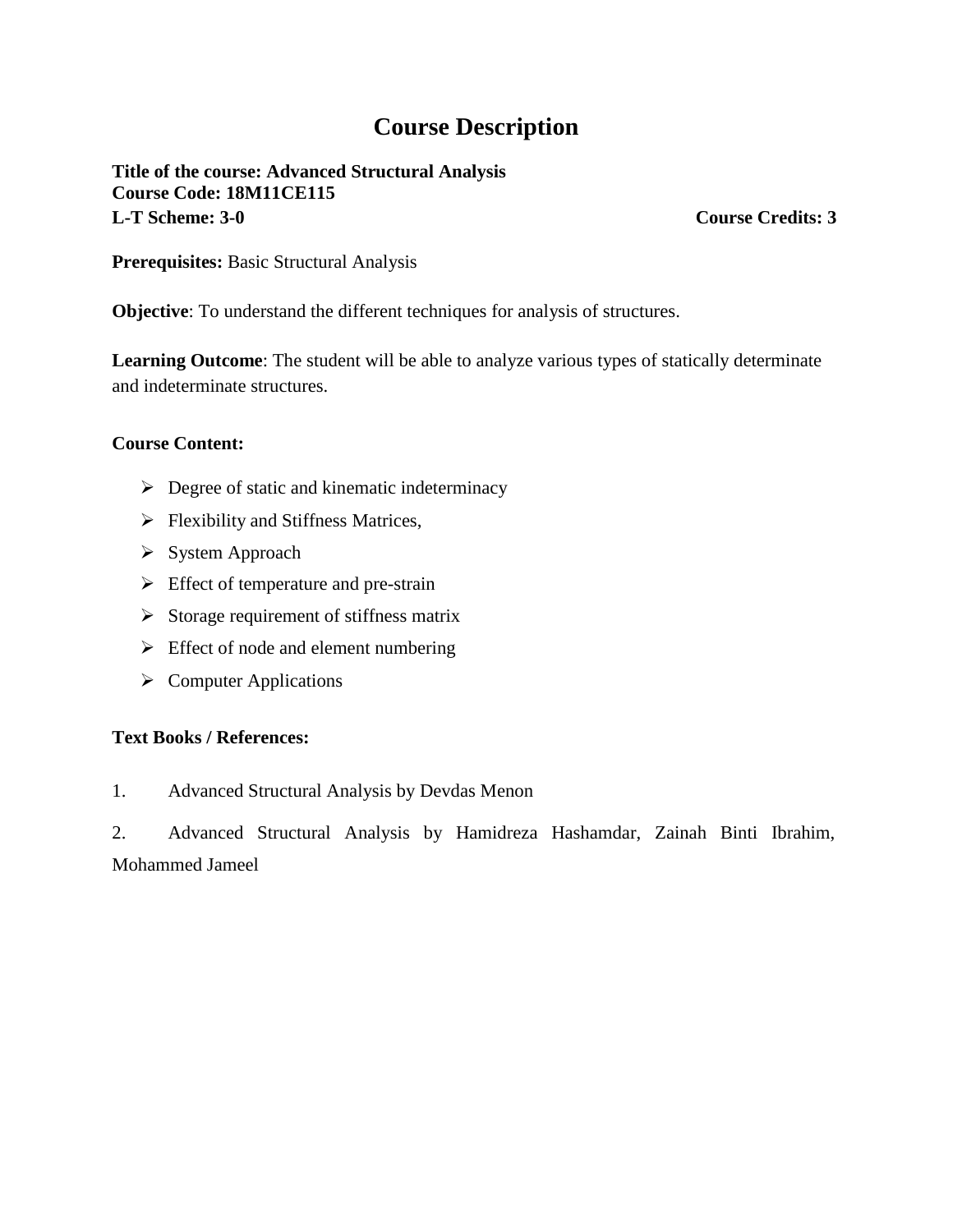**Title of the course: Structural Dynamics Course Code: 18M11CE117 L-T Scheme: 3-0 Course Credits: 3**

**Prerequisites:** Basic Structural Analysis

**Objective**: To understand the different techniques for analysis of structures subjected to dynamics.

**Learning Outcome**: The student will be able to analyze single degree and multi-degree freedom system.

#### **Course Content:**

- $\triangleright$  Concept of degrees of freedom and constraints
- $\triangleright$  Equations of motion
- $\triangleright$  Response of single degree of freedom systems to initial conditions
- $\triangleright$  Base Isolation
- $\triangleright$  Theory of vibration pick–ups
- $\triangleright$  Estimation of dynamic characteristics through experimental investigations
- $\triangleright$  Multi degree of freedom systems
- $\triangleright$  Orthogonality of mode shapes

- 1. Structural Dynamics, by Einar N. Strommen
- 2. Structural Dynamics: Theory and Computation by Mario Paz
- 3. Structural Dynamics: Theory and Computation by William Leigh, Mario Paz
- 4. Structural Dynamics For the Practising Engineer, New Edition by H. M. Irvine
- 5. Dynamics of Structures by Anil K. Chopra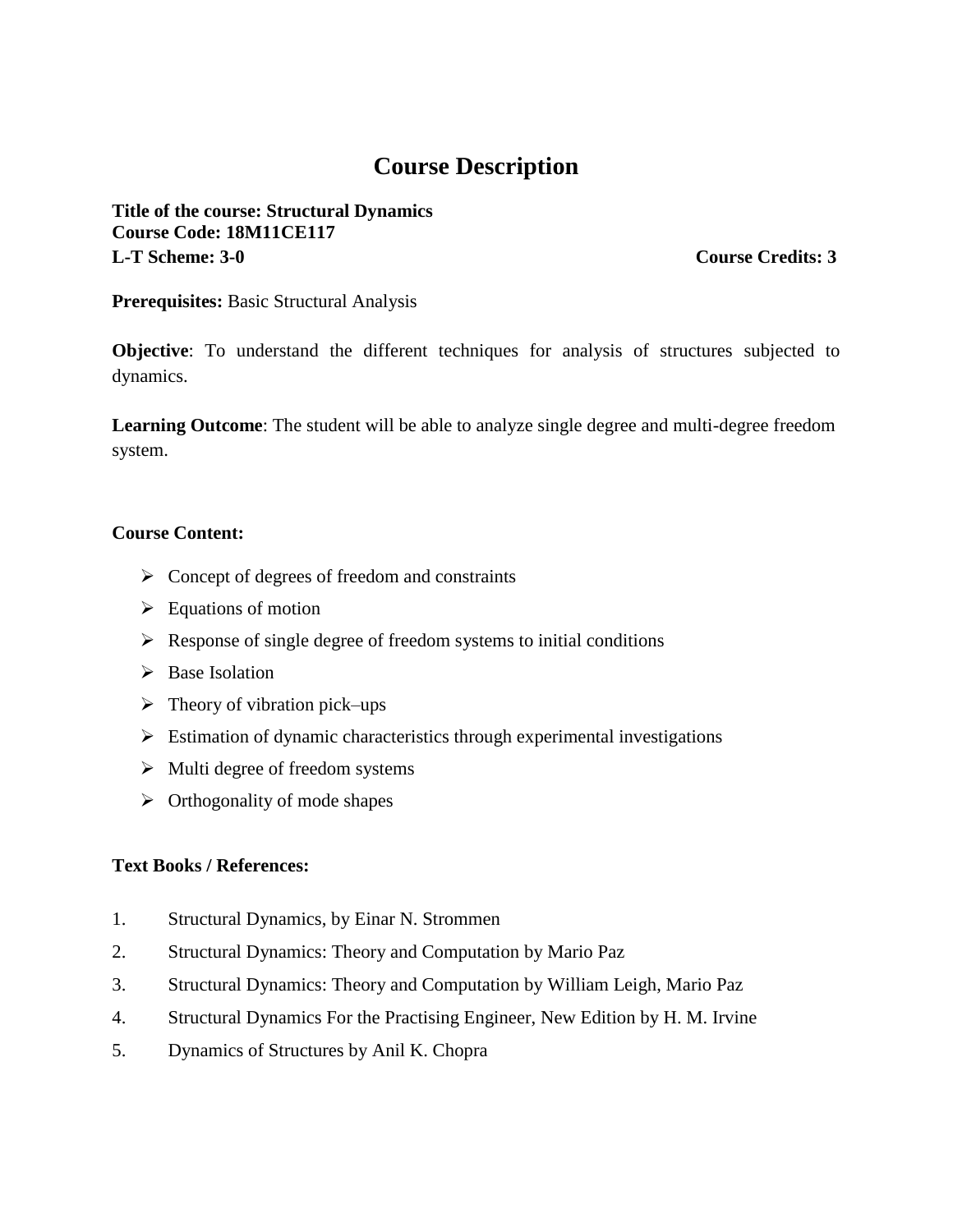**Title of the course: Design of Reinforced Concrete Structures Course Code: 18M11CE118 L-T Scheme: 3-0 Course Credits: 3**

**Prerequisites:** Basic Structural Analysis

**Objective**: To understand the concepts of designing reinforced cement concrete structures.

**Learning Outcome**: The student will be able to design various types of reinforced cement concrete structures.

#### **Course Content:**

- Deflections of Reinforced Concrete Beams and Slabs
- Estimation of Crack Widths in Reinforced Concrete Beams
- Inelastic Analysis of Reinforced Concrete Beams and Frames
- $\triangleright$  Design of Shear Walls
- $\triangleright$  Deep Beams
- Design of Reinforced Concrete Members for Earthquake Resistance, Fire Resistance
- Software Applications, Virendeel Girders, Concrete Trusses.

- 1. Design of Reinforced Concrete Structures 1<sup>st</sup> Edition by N. Subramanian
- 2. Design of Reinforced Concrete Structures (IS:456-2000) 3<sup>rd</sup> Edition by N. Krishna Raju
- 3. Design Of Reinforced Concrete Structures by Ramamrutham
- 4. Limit State Design of Reinforced Concrete,  $2<sup>nd</sup>$  Edition by P. C. Varghese
- 5. Practical Design of Reinforced Concrete Structures 1<sup>st</sup> Edition by Ghosh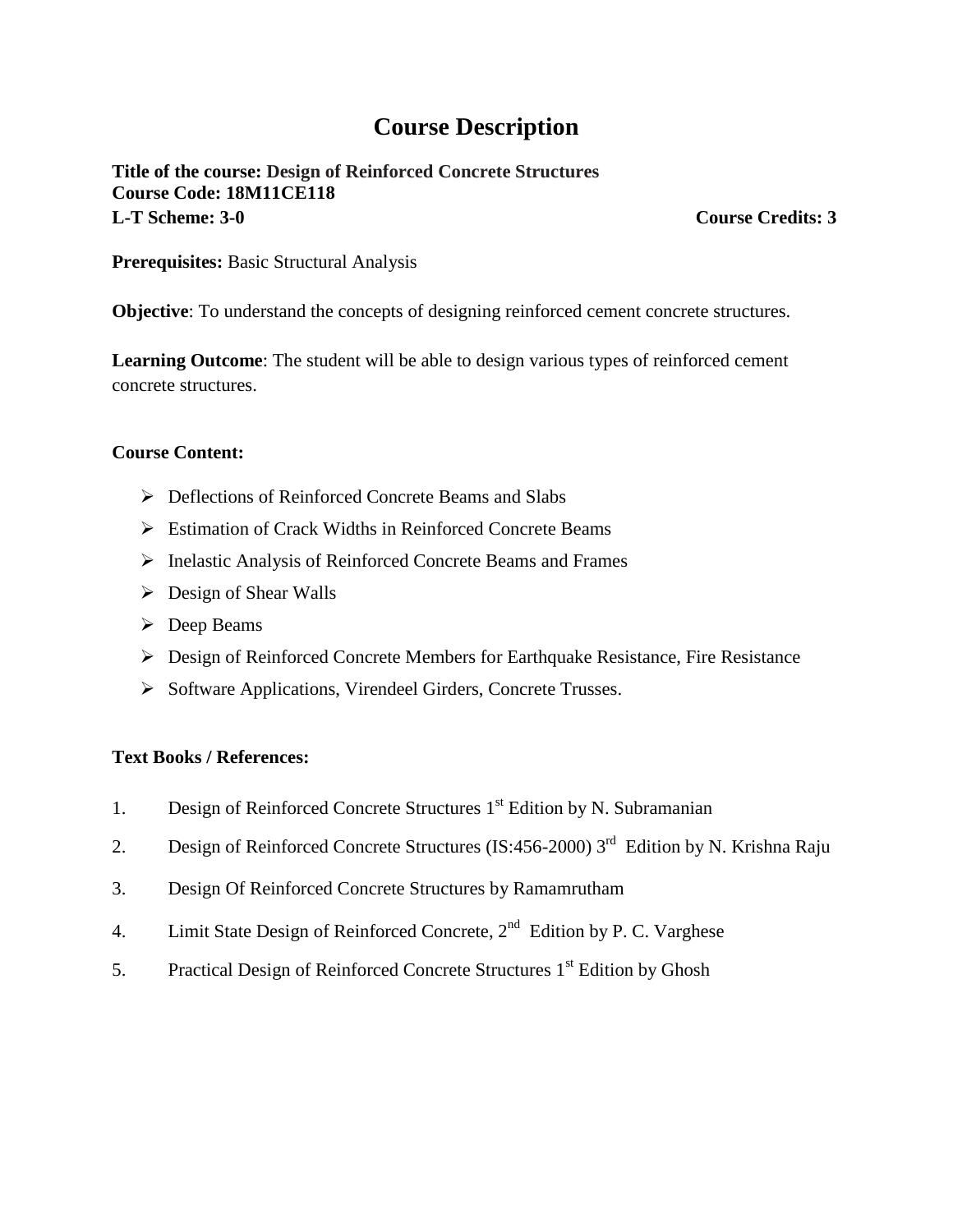**Title of the course: Modeling, Simulation and Computer Applications Course Code: 18M11CE119 L-T Scheme: 3-0 Course Credits: 3**

**Prerequisites:** None

**Objective**: To study the fundamentals of simulation as applicable in civil engineering structures.

**Learning Outcome**: The student will be able to appreciate the applications of simulation in structural engineering.

#### **Course Content:**

- $\triangleright$  Generalization of Finite Element concept
- $\triangleright$  Deterministic and stochastic models
- $\triangleright$  Concepts of simulation
- $\triangleright$  Constitutive model
- $\triangleright$  Optimization
- $\triangleright$  Introduction to linear and geometric programming
- $\triangleright$  Probability Distributions
- $\triangleright$  Generation of random numbers
- $\triangleright$  Queuing theory

#### **Text Books / References:**

1. Modeling and Simulation by Pratiksha, Saxena.

2. Modeling and Simulation: An Application-Oriented Introduction by Hans-Joachim Bungartz, Stefan Zimmer, Martin Buchholz

3. Computer Simulation and Modelling by Francis Neelam kavil.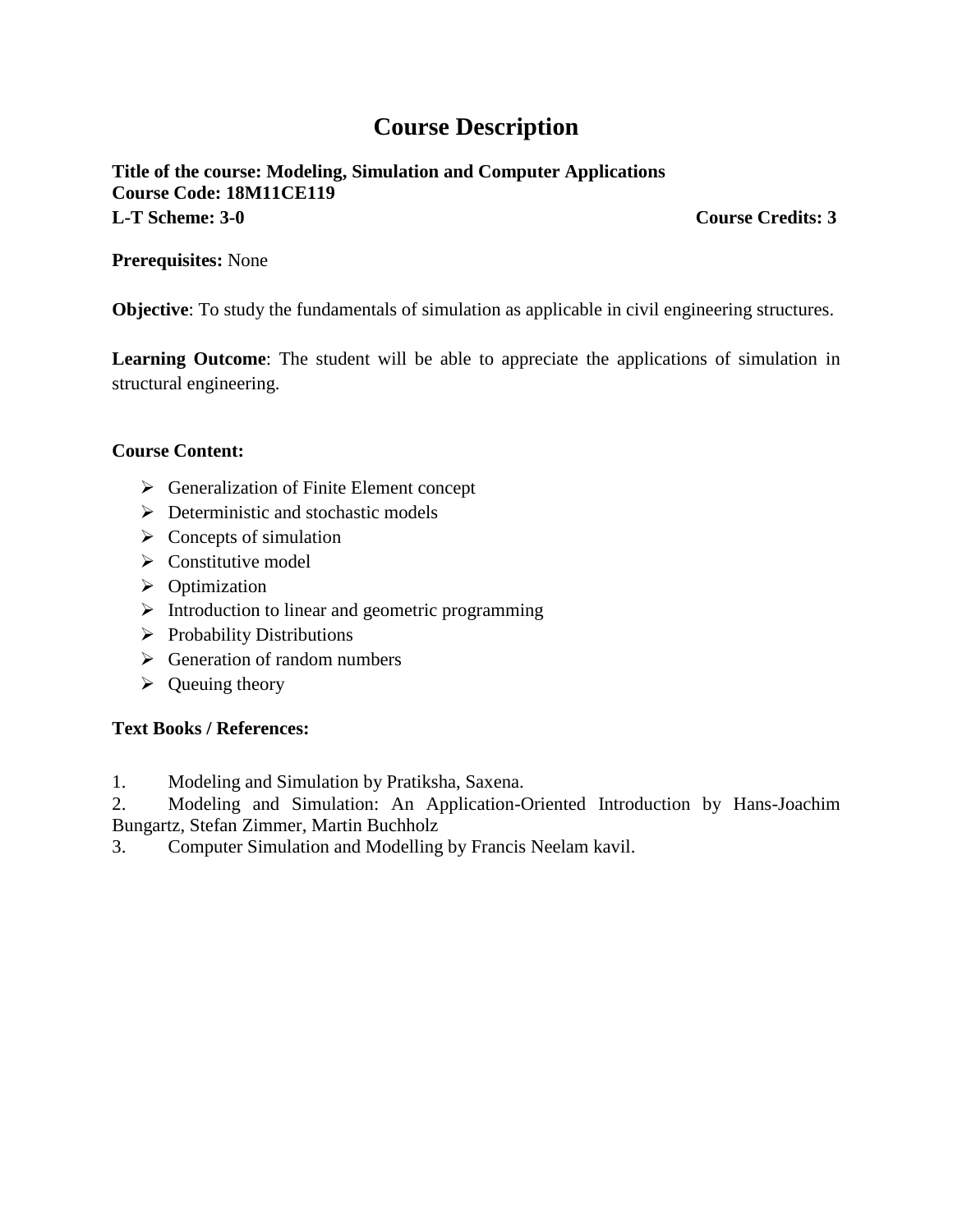#### **Title of the course: Concrete Structures Laboratory Course Code: 18M17CE171 L-T Scheme: 4-0 Course Credits: 2**

**Objective:** The purpose behind this course is to make the students familiar with the testing of cement and concrete.

### **List of Experiments**

### **PART-A**

- 1. Normal consistency & specific surface area of hydraulic cement.
- 2. Soundness test & Compressive strength of hydraulic cement.
- 3. LOI & percentage of silica & alumina of cement or pozzolona.
- 4. Free lime and sodium oxide & potassium oxide test of cement or pozzolona.
- 5. Marsh funnel viscosity test and specific gravity test.
- 6. Air Permeability test on cement mortar.
- **Assignment:** Concrete Mix Design of required grade as per IS Codes.

### **PART-B**

- 7. Air Entrainment test on freshly prepared concrete
- 8. Influence of W/C ratio on workability & strength.
- 9. Compressive strength of concrete of normal & accelerated cured concrete.
- 10. Non Destructive Testing (NDT) of Concrete.
- 11. Bend & rebend test of steel bars by Universal testing Machine (UTM).
- 12. Durability test of concrete by rapid chloride ion permeability test (RCPT).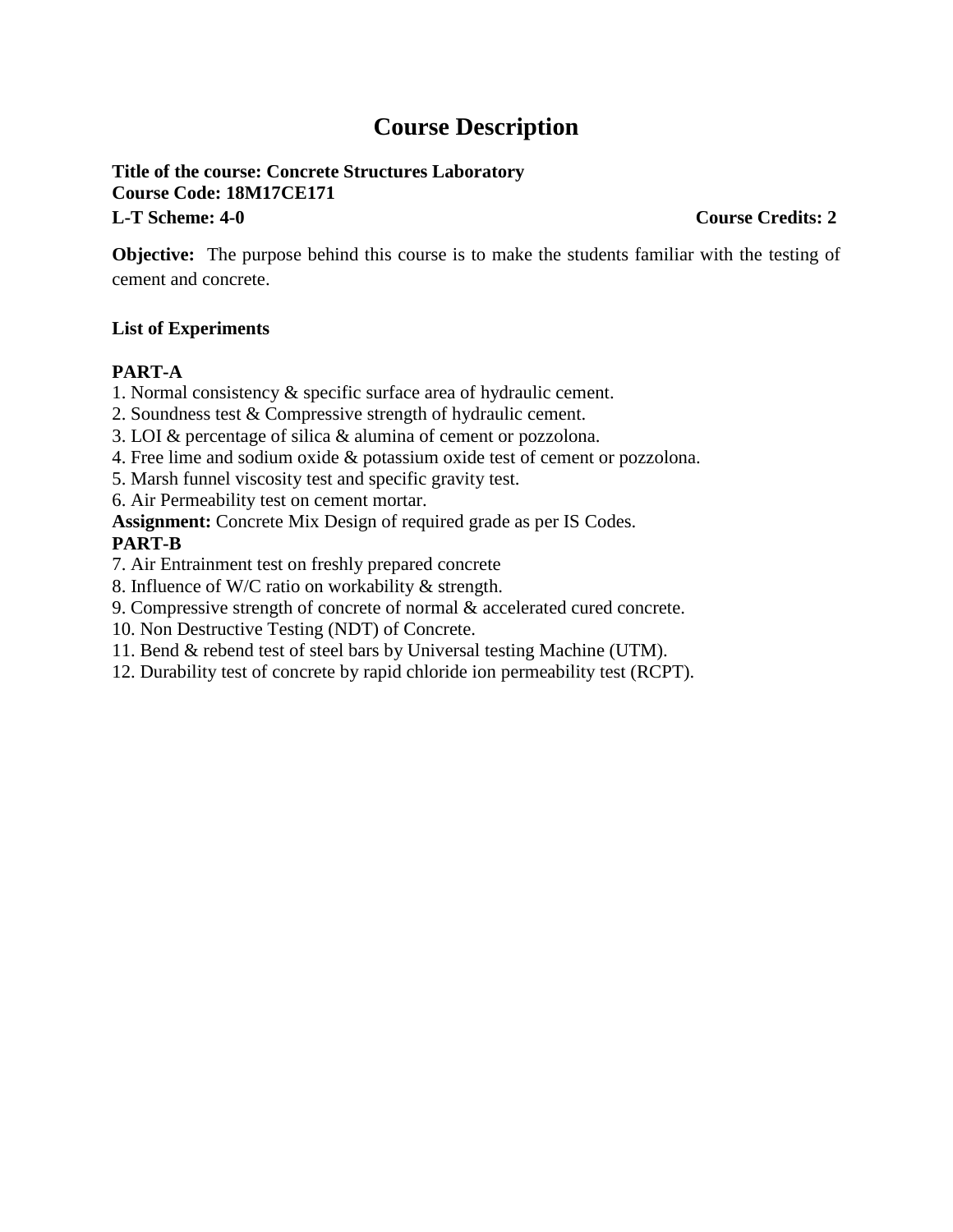**Title of the course: Advance Numerical Techniques Course Code: 14M14MA213 L-T Scheme: 3-0 Course Credits: 3**

**Prerequisites:** Basic Numerical Techniques

**Objective:** This course has been prepared for students pursuing M.Tech. and Ph.D. programs. The main role of Numerical Methods is to approximate the accurate solutions of complex problems of engineering as well as any mathematical science. This course offers complete procedures for solving numerically various kinds of problems that appear in engineering and science in galore.

#### **Learning Outcomes:**

At the end of this course students will be acquainted with the basic concepts, techniques and mathematical rigor in numerical methods fully and their applications in a variety of contexts reflecting on real life problems.

#### **Course Content:**

Newton-Raphson Method for two or more variables Jacobi Method, Householder's Method for eigenvalues and vectors. Interpolation using Divided Differences Newton-Cotes integration formulae Finite difference methods Method of weighted residuals Rayleigh- Ritz method

#### **Reference Books:**

- 1. Numerical Solution of Partial Differential Equations: Finite difference methods, by Smith, G.D., Third Edition, Oxford University Press 1985.
- 2. Applied Numerical Analysis, 6th Edition, by Gerald, C.F., Addition Wesley, 2002.
- 3. Elementary Numerical Analysis, An algorithmic Approach, 3rd edition, by Conte, S.D and deBoor, C., McGraw-Hill, New York, 1980.
- 4. Numerical Methods for Scientific and Engineering Computation, Jain, M.K., Iyenger, S.R.K.and Jain R.K., New Age, 2000.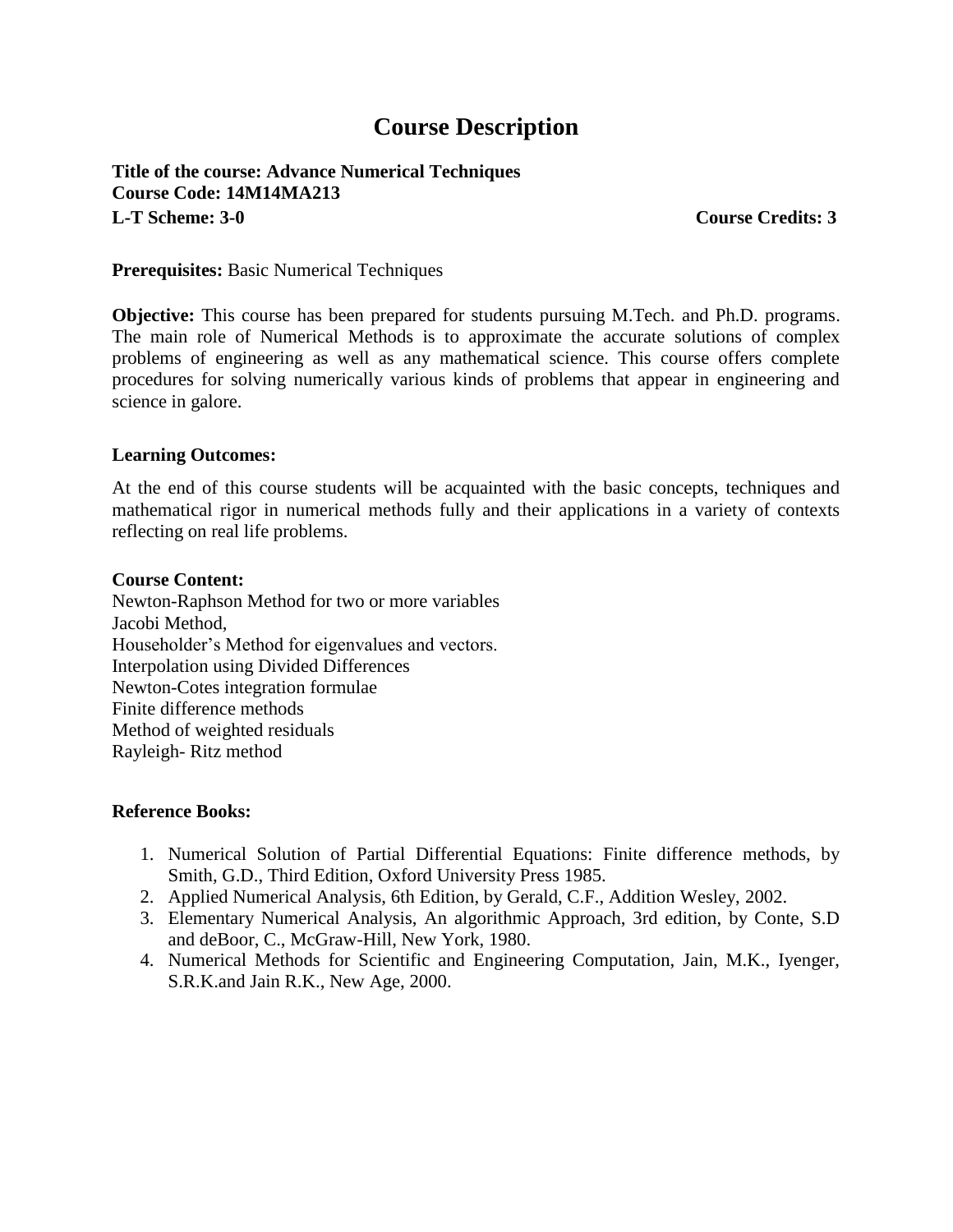**Title of the course:** Stability of Structures **Course Code: 18M14CE131 L-T Scheme: 3-0 Course Credits: 3**

#### **Prerequisites:** None

**Objective:** To understand the mechanisms to provide stability to the structures.

**Learning Outcomes:** At the end of the course, the student will be able to verify the stability of structures.

#### **Course Content:**

- $\triangleright$  Criteria for design of structures
- $\triangleright$  Classical concept of stability
- $\triangleright$  Stability of discrete systems
- $\triangleright$  Stability of continuous systems
- $\triangleright$  Stability of frames
- $\triangleright$  Stability of beams
- $\triangleright$  Introduction to inelastic buckling and dynamic stability.

### **Text Books / References:**

- 1. Stability of Structures, By Z P Bazant and L Cedolin, 1990, Oxford University Press, Oxford.
- 2. Structural Stability Of Columns And Plates, By N G R Iyengar, 1986, Affiliated E-W Press, New Delhi.
- 3. Stability Of Structures Principles And Applications By Chai H. Yoo And Sung Lee
- 4. Stability Analysis And Design Of Structures By M.L. Gambhir
- 5. Stability Of Structures: Elastic, Inelastic, Fracture, And Damage Theories By Zdenek P.

Bazant, Luigi Cedolin

- 6. Advanced Mechanics Of Solids And Structures By N. Krishna, Raju (1997)
- 7. Stability Of Structures By Allied Publishers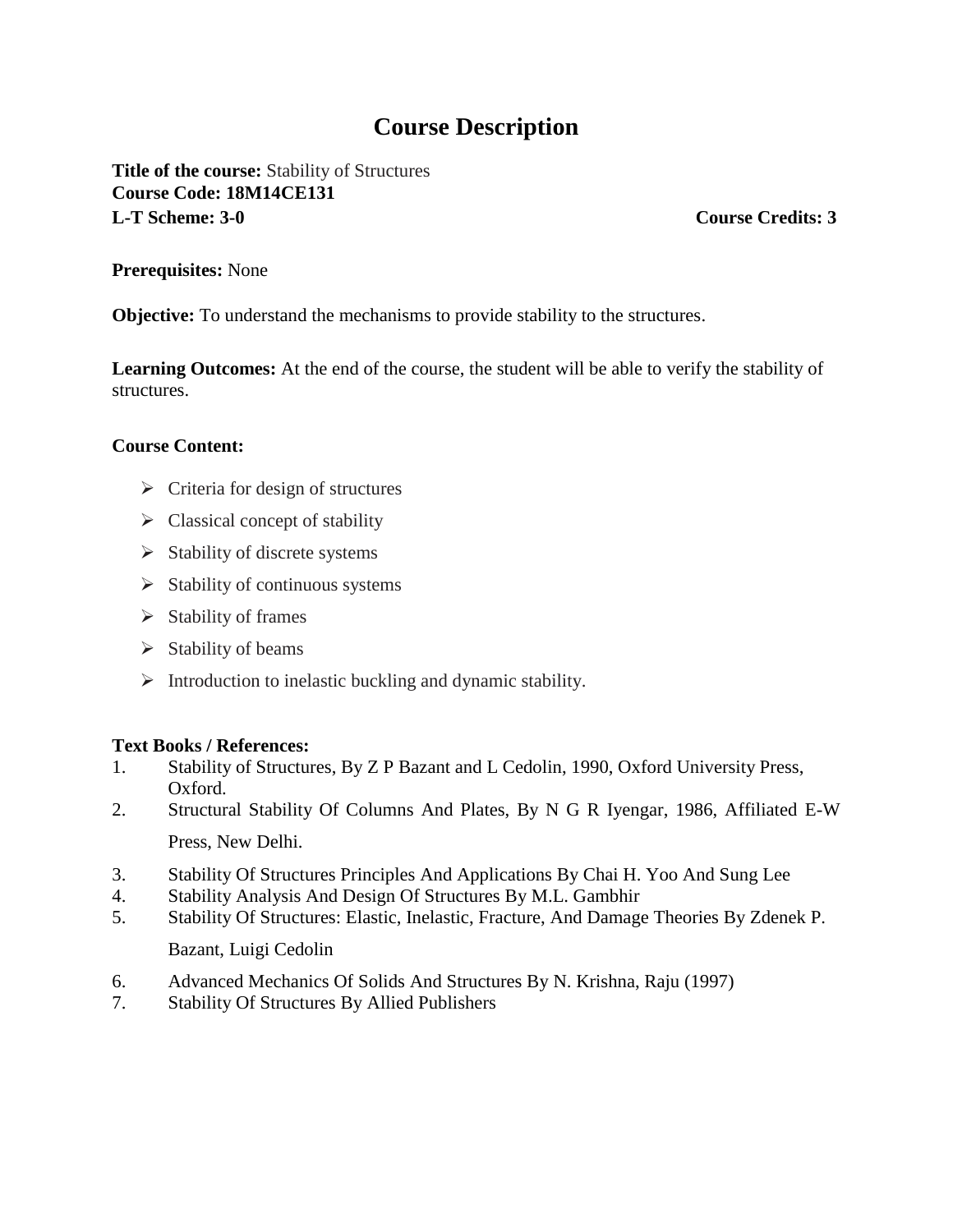**Title of the course: Plastic Analysis of Structures Course Code: 18M14CE132 L-T Scheme: 3-0 Course Credits: 3**

#### **Prerequisites:** None

**Objective:** To explain the fundamentals of plastic analysis and use the same in practical applications.

**Learning Outcomes:** The student will develop know-how about plastic design of structures.

#### **Course Content:**

- $\triangleright$  Concept of plastic design
- $\triangleright$  Analysis of Indeterminate Structures
- $\triangleright$  Redistribution of moments
- $\triangleright$  Deflection
- $\triangleright$  Secondary Design Considerations
- $\triangleright$  Design of eccentrically loaded columns
- $\triangleright$  Shake down analysis
- $\triangleright$  Special considerations for design of structures using light gauge metals.

- 1. Plastic Analysis and Design of Steel Structures by M. Bill Wong
- 2. Plastic Analysis by Dr. Colin Caprani
- 3. Plastic Analysis And Design Of Steel Structures by M. Bill Wong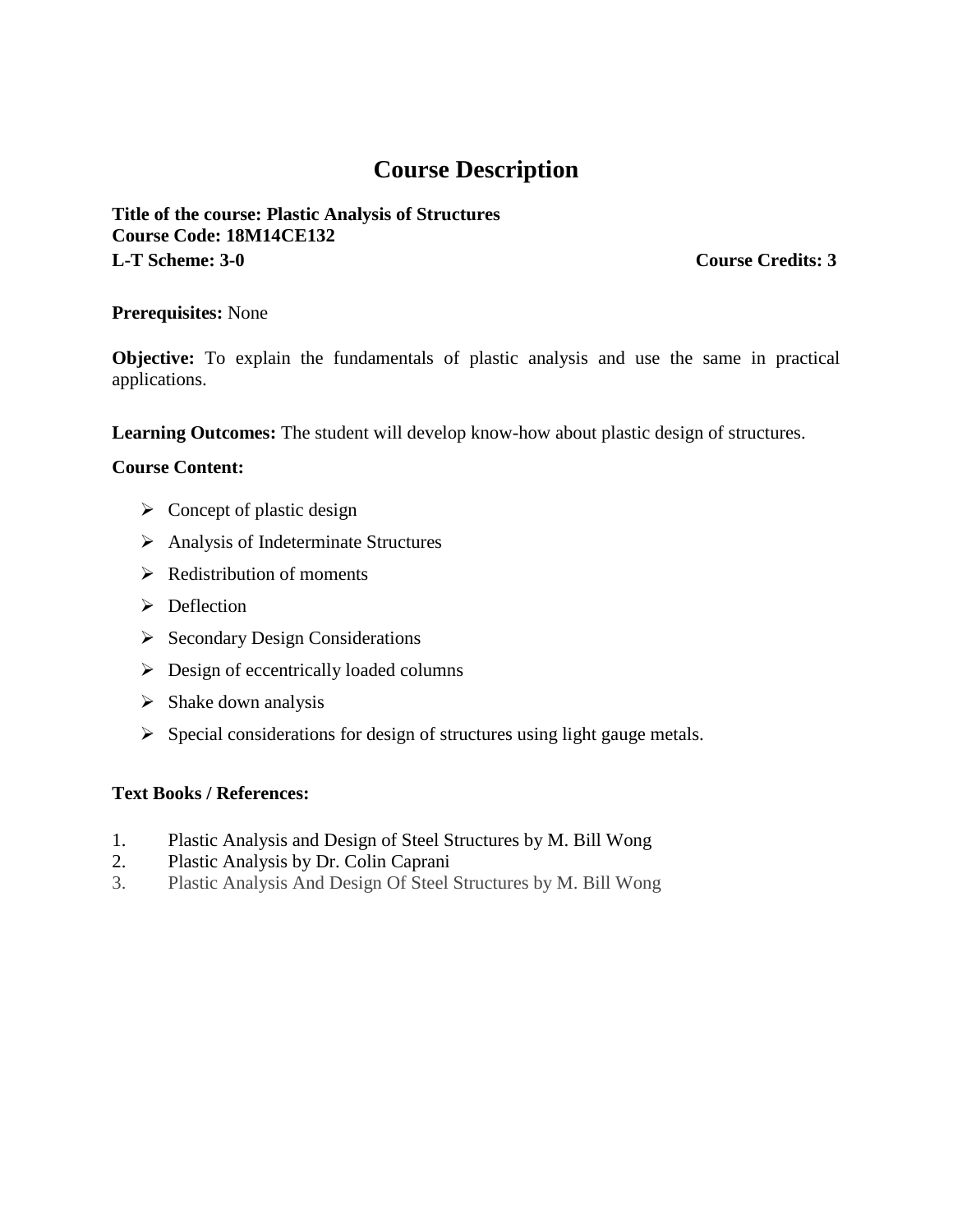**Title of the course: Hydraulic Structures Course Code: 18M14CE133 L-T Scheme: 3-0 Course Credits: 3**

**Prerequisites:** None

**Objective:** To understand the fundamental design concepts of hydraulic structures.

**Learning Outcomes:** At the end of the course students will have in-depth knowledge of hydropower generation and the design of hydraulic structures.

#### **Course Content:**

- $\triangleright$  Advanced topics in the design and construction of dams:
- $\triangleright$  Gravity dams arch and buttress dams and earthen dams.
- $\triangleright$  Spillways
- $\triangleright$  Intake works
- $\triangleright$  Energy Dissipation Devices
- $\triangleright$  Theory of Seepage
- $\triangleright$  Pressures and floor thickness.
- $\triangleright$  Cross Drainage Works: Definitions, choice of type, hydraulic design considerations. Aqueducts their types and design

#### **Text Books**:

- 1. Design Of Small Dams Bureau of Reclamation USA- Oxford & IBH , New Delhi
- 2. Water Power Engineering Dandeker, Vikas Publishing House New Delhi
- 3. Water Power Engineering, Bhattacharya, P. K., Khanna Publishers, New Delhi
- 4. Hydro-Electric and Pumped Storage Plants-M G Jog-John Wiley & Sons- New Delhi
- 5. Hydro-Electric Engineering Practice Vol 1- 3- J Guthrie, CBS New Delhi
- 6. Handbook of Hydro Electric Engineering, P. S. Nigam, Nem Chand and Brothers, Roorkee.
- 7. Hydropower an Indian Perspective- Naidu, CBS Pub., New Delhi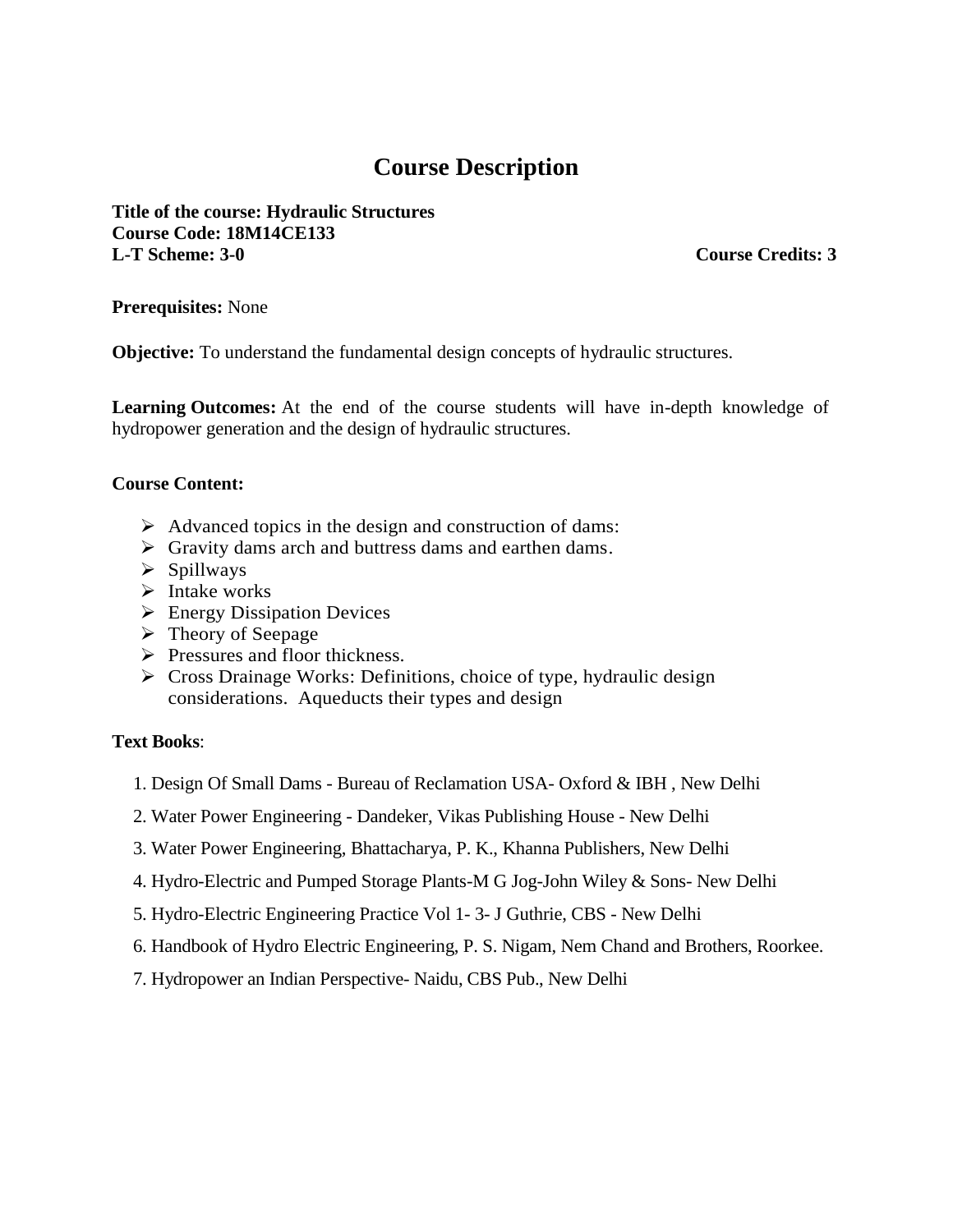#### **Title of the course: Geo-environmental Engineering Course Code: 18M14CE134 L-T Scheme: 3-0 Course Credits: 3**

#### **Prerequisites:** None

**Objective:** To explain the fundamentals of soil-waste interaction.

**Learning Outcomes:** The student will appreciate the impact of environment on the behavior Of structure.

#### **Course Content:**

- $\triangleright$  Sources and effects of subsurface contamination
- $\triangleright$  Soil-waste interaction
- $\triangleright$  Laboratory and field evaluation of permeability
- $\triangleright$  Types of landfills
- $\triangleright$  Engineering properties and geotechnical reuse of waste

- 1. Geoenvironmental Engineering: Principles and Applications By Lakshmi Reddi, Hilary I. Inyang
- 2. Geoenvironmental Engineering: Site Remediation, Waste Containment, and Emerging Waste Management Technologies by Hari D. Sharma, Krishna R. Reddy
- 3. Geoenvironmental Engineering: Integrated Management of Groundwater and contaminated land edited by Raymond Nen Yong, Hywel R. Thomas
- 4. Geoenvironmental Engineering and Geotechnics edited by Qiang He, Shui-Long Shen
- 5. Geoenvironmental Engineering By A.M.O. Mohamed, H.E. Antia
- 6. Geoenvironmental Engineering: Contaminated Soils, Pollutant Fate, and Mitigation By Raymond N. Yong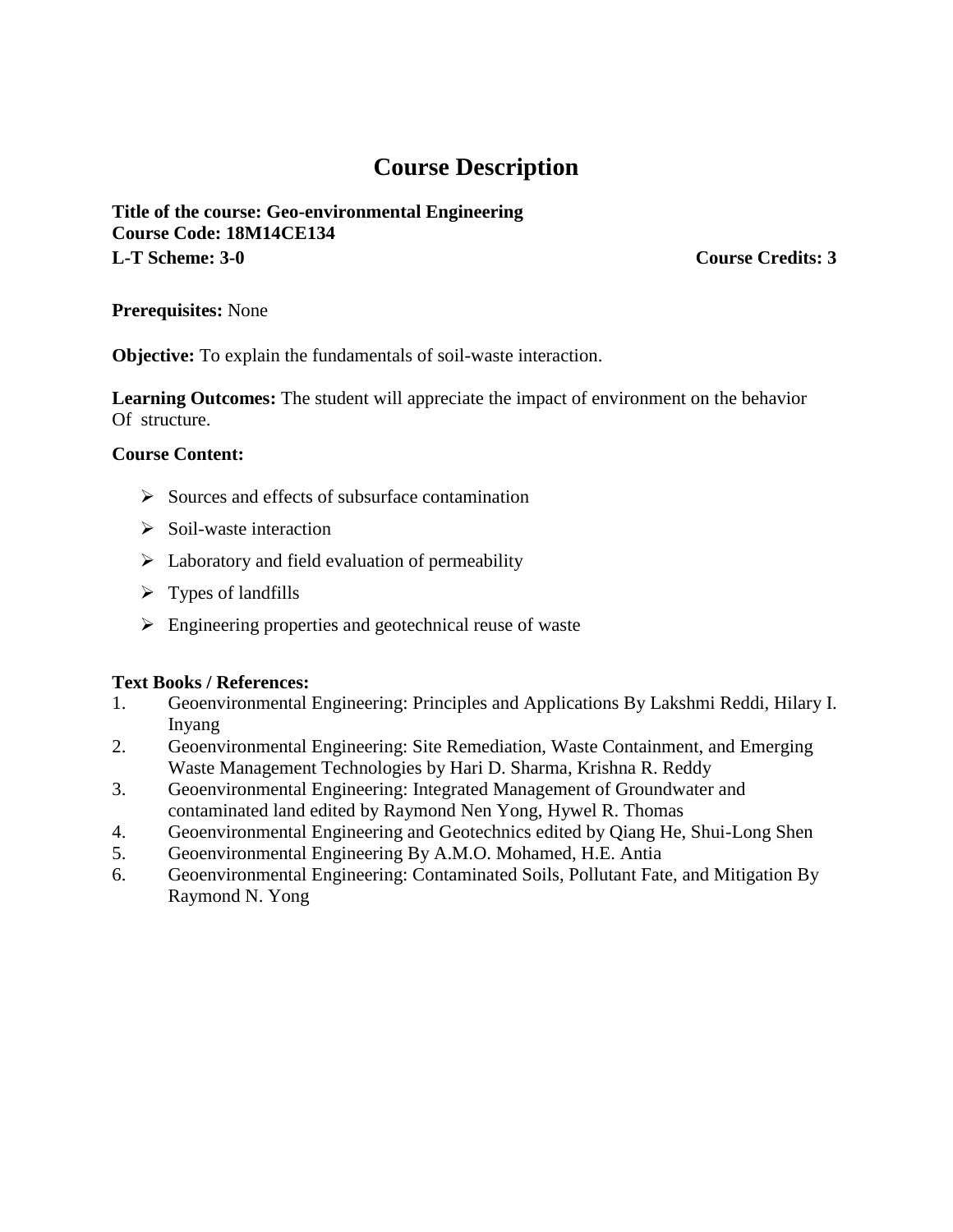**Title of the course: Solid Mechanics in Structural Engineering Course Code: 18M11CE216 L-T Scheme: 3-0 Course Credits: 3**

**Prerequisites:** None

**Objective**: To explain the concepts behind the behavior of structures.

**Learning Outcomes:** At the end of the course, the student will understand the fundamentals of solid mechanics and its application to structural engineering.

#### **Course Content:**

- $\triangleright$  State of stress in a body
- $\triangleright$  Differential equations of equilibrium
- $\triangleright$  Generalized Hooke's law
- $\triangleright$  Basic equations of the theory of elasticity
- $\triangleright$  Rotating disks with uniform thickness
- $\triangleright$  Saint Venant's method
- $\triangleright$  Tresca and Von Mises yield criteria
- $\triangleright$  Visco-elastic behavior.

- 1. Mechanics of Solids by Singh, Arbind Kumar (2007)
- 2. Solid Mechanics by S.M.A, Kazimi (2003)
- 3. Advanced Mechanics of Solids by L S, Srinath
- 4. Mechanics Of Materials Vol-2: The Mechanics of Elastic and Plastic Deformation of Solids and Structural Materials by E.J, Hearn (1997)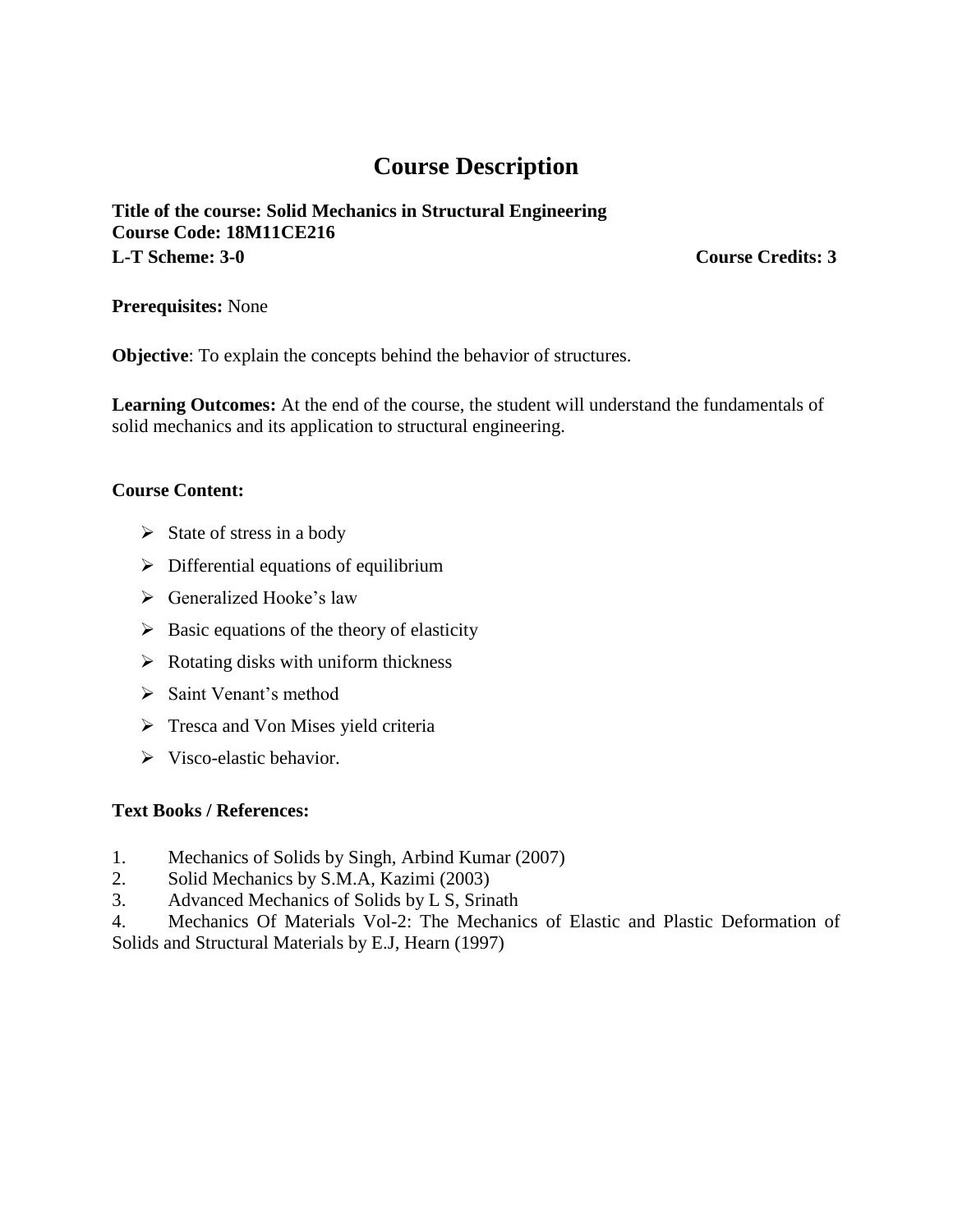**Title of the course: Design of Steel Structures Course Code: 18M11CE217 L-T Scheme: 3-0 Course Credits: 3**

**Prerequisites:** None

**Objective**: To understand the fundamentals of designing steel structures and the relevant codes of practice.

**Learning Outcomes:** At the end of the course, the student will be able to design steel structures.

#### **Course Content:**

- $\triangleright$  Properties of steel
- $\triangleright$  Design of steel structures-design criteria
- $\triangleright$  Local buckling of compression flange & web
- $\triangleright$  Method of design
- $\triangleright$  Strength Criteria
- $\triangleright$  P-M interaction
- $\triangleright$  Connections

- 1. Design of Steel Structures Vol.1 by Ram, Chandra
- 2. Design of Steel Structure by Subramanian. N (2008)
- 3. Design of Steel Structures by I C, Syal (2005)
- 4. Design of Steel Structures by L.S, Negi (1997)
- 5. Design of Steel Structures Vol. 2 by Ram, Chandra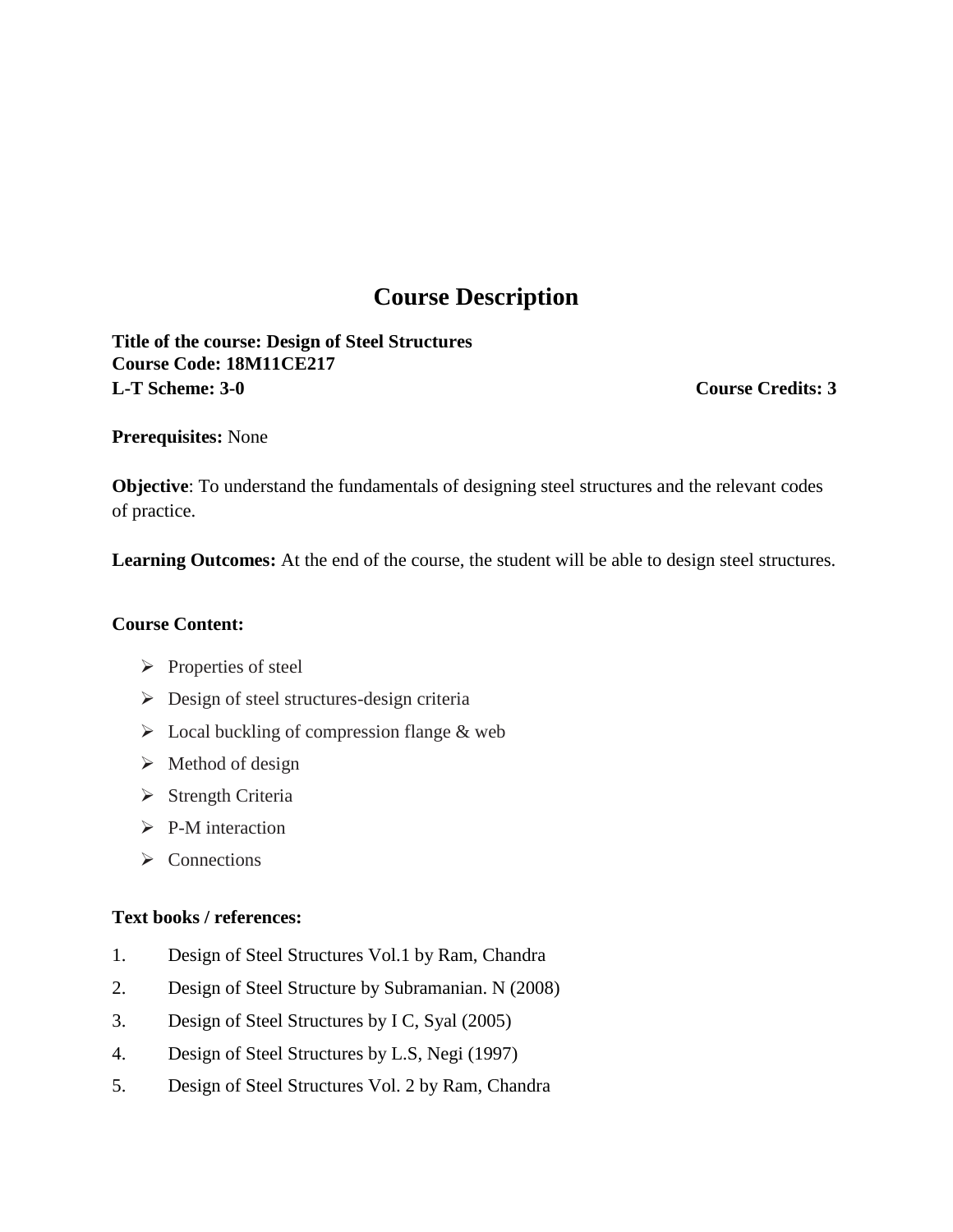- 6. Design of Steel Structures by William T. Segui
- 7. Design of Steel Structures by B.C, Punmia (1998)

**Title of the course: Earthquake Resistant Design of Structures Course Code: 18M11CE218 L-T Scheme: 3-0 Course Credits: 3**

#### **Prerequisites:** None

**Objective**: To understand the fundamentals of designing structures subjected to earthquake loading and the relevant codes of practice.

**Learning Outcomes:** At the end of the course, the student will be able to design structures subjected to earthquake loading.

#### **Course Content:**

- Behavior of buildings and structures during past earthquakes and lessons learnt goals of earthquake resistant design.
- $\triangleright$  Linear static procedure for seismic load calculation IS 1893 2002
- $\triangleright$  Multimodal and Multidirectional response spectrum analysis
- $\triangleright$  Geotechnical and architectural considerations
- Study of IS  $13920 1993$
- $\triangleright$  Earthquake resistant measures in masonry buildings.

- 1. Earthquake Resistant Design Of Structures By Pankaj Agarwal
- 2. Earthquake Resistant Design Of Structures By S.K, Duggal (2007)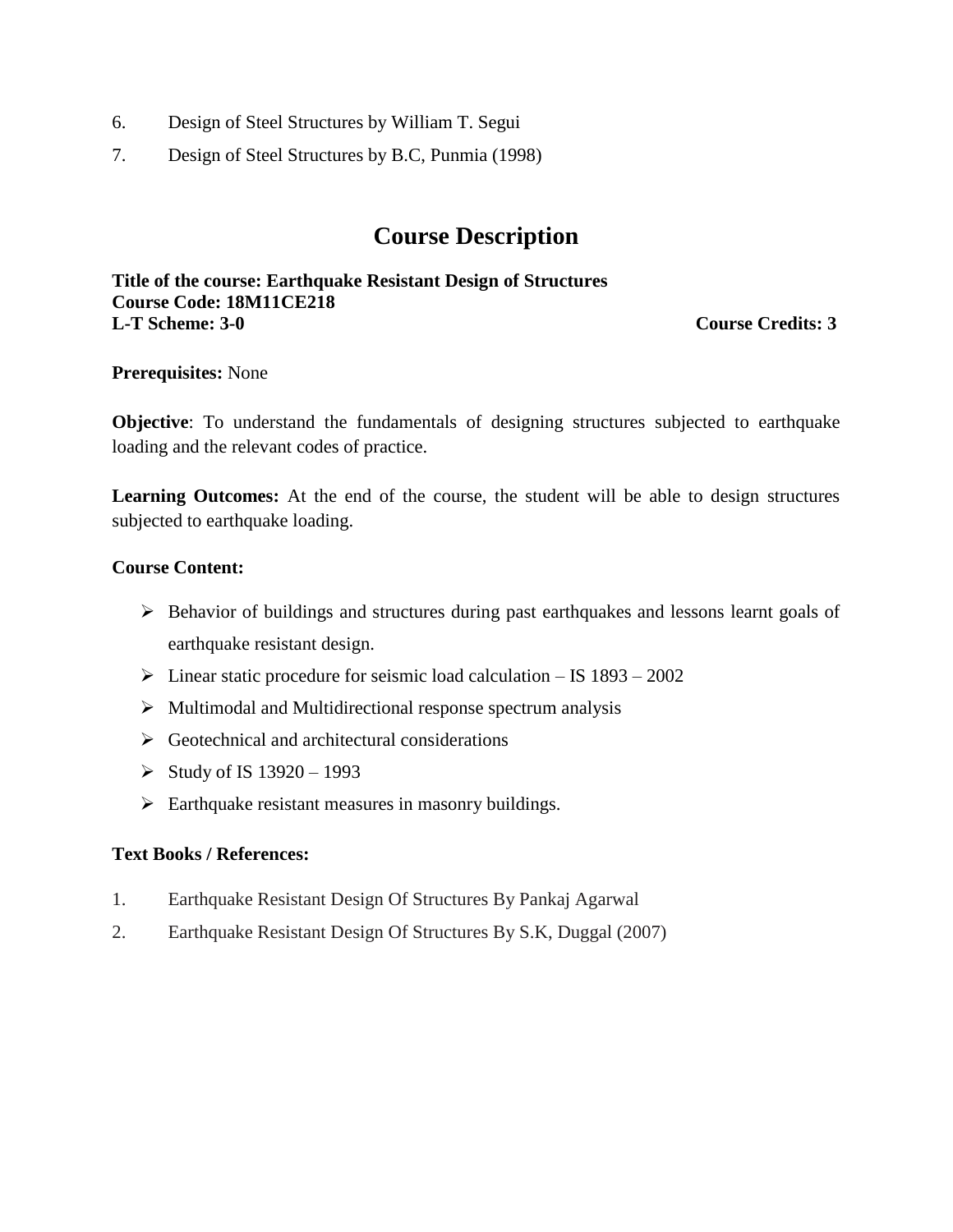**Title of the course: Theory of Plates and Shells Course Code: 18M11CE219 L-T Scheme: 3-0 Course Credits: 3**

#### **Prerequisites:** None

**Objective**: To study the fundamentals behavior of plates and shells and the theories involved therein.

**Learning Outcomes:** The student will be able to explain the fundamentals of plates and shells.

### **Course Content:**

- $\triangleright$  First and second fundamental forms
- Equations of Gauss and Codazzi
- $\triangleright$  Membrane theory of shells
- $\triangleright$  Strain-displacement relations
- $\triangleright$  Bending theory of shells
- $\triangleright$  Bending theory of flat plates
- $\triangleright$  Double Fourier series
- $\triangleright$  Reissner-Mindlin-Naghadi type theories

#### **Text Books / References:**

1. Mechanics of Laminated Composite Plates and Shells, Theory and Analysis By J.N, Reddy (2004).

2. Theory of Plates and Shells, (Engineering Societies Monographs) By S. Timoshenko, S. Woinowsky-Krieger.

3. Theory of Plates and Shells by Stephen Timoshenko, S. Woinowsky-Krieger Mcgraw-Hill, 1959.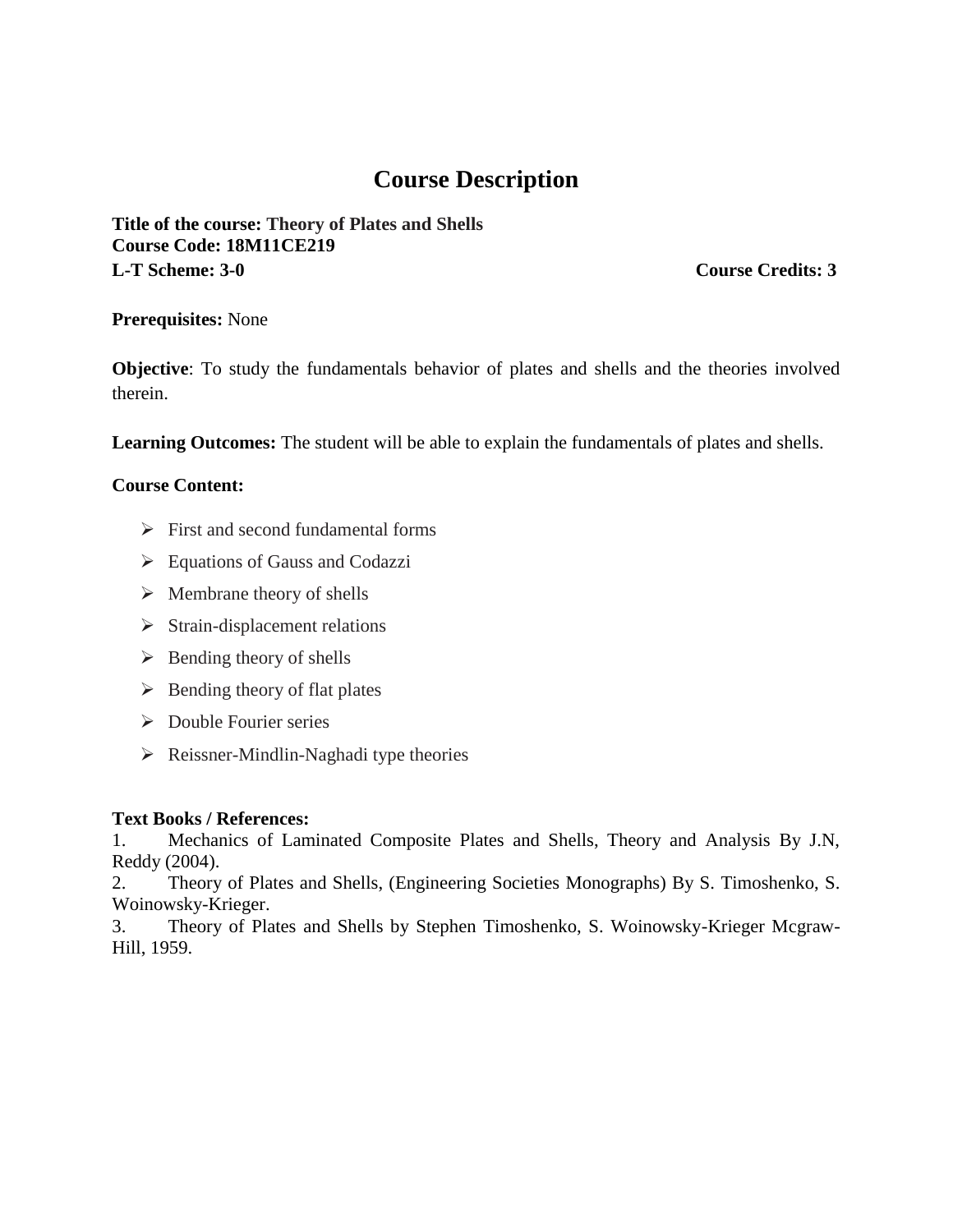**Title of the course: CAD laboratory Course Code: 18M17CE271 L-T-P Scheme: 0-0-4 Course Credits: 2**

#### **Prerequisites:** None

**Objective:** The purpose behind this course is to make the students familiar with the software available in structural engineering.

#### **List of Experiments**

- 1. Spreadsheet for calculating and drawing shear force and bending moment diagrams of determinate beams.
- 2. Spreadsheet for designing a singly reinforced beam.
- 3. Spreadsheet for designing a doubly reinforced beam.
- 4. Primavera Creating and analyzing a project Project 1 part 1
- 5. Primavera Creating and analyzing a project Project 1 part 2
- 6. Primavera Creating and analyzing a project Project 2 part 1
- 7. Primavera Creating and analyzing a project Project 2 part 2
- 8. STAAD.Pro Analysis of beams and plane frames
- 9. STAAD.Pro Analysis of Trusses
- 10. STAAD.Pro Analysis of a building for Gravity loads
- 11. STAAD.Pro Analysis of a building for Wind loads
- 12. STAAD.Pro Analysis of building for Earthquake load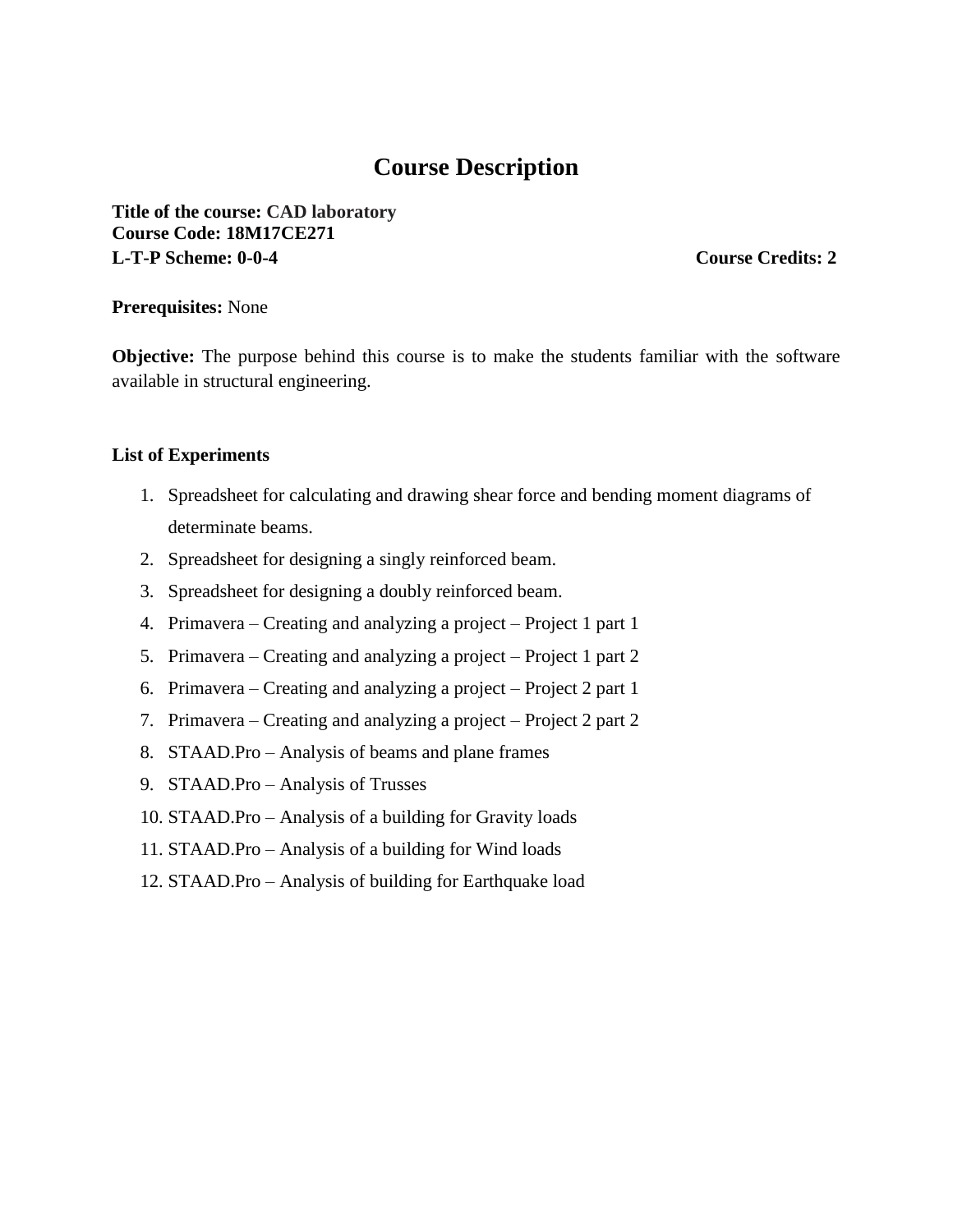**Title of the course: Finite Element Methods Course Code: 18M14CE231 L-T Scheme: 3-0 Course Credits: 3**

#### **Prerequisites:** None

**Objective**: To understand the fundamentals of finite element method and its applications to civil engineering structures.

**Learning Outcomes:** At the end of the course, the student will be able to apply the concepts of finite element method for the analysis of structures.

#### **Course Content:**

- $\triangleright$  Structural stiffness analysis
- $\triangleright$  The structural element
- $\triangleright$  Transformation of co-ordinates
- $\triangleright$  Finite elements of a column
- $\triangleright$  Plane stress and plane strain
- Two Dimensional Isoparametric Elements
- $\triangleright$  Assessment of accuracy
- $\triangleright$  Bending of plates
- $\triangleright$  Techniques for Nonlinear Analysis

- 1. Finite Element Method: A Practical Course by G.R.Liu (2003)
- 2. Finite Element Method by O.C, Zienkiewicz (1977)
- 3. Basic Principles Of Finite Element Method by K.M.Entwistle (2006)
- 4. Introduction To The Finite Element Method by Richard D, Klafter (2008)
- 5. Finite Element Methods for Engineers by Dixit, U.S. (2009)
- 6. Scaled Boundary Finite Element Method by John. P , Wolf (2003)
- 7. Finite Element Method Of Engineers by K.H, Huebner (2010)
- 8. Finite Element Method In Machine Design by Ramamurti, V (2009)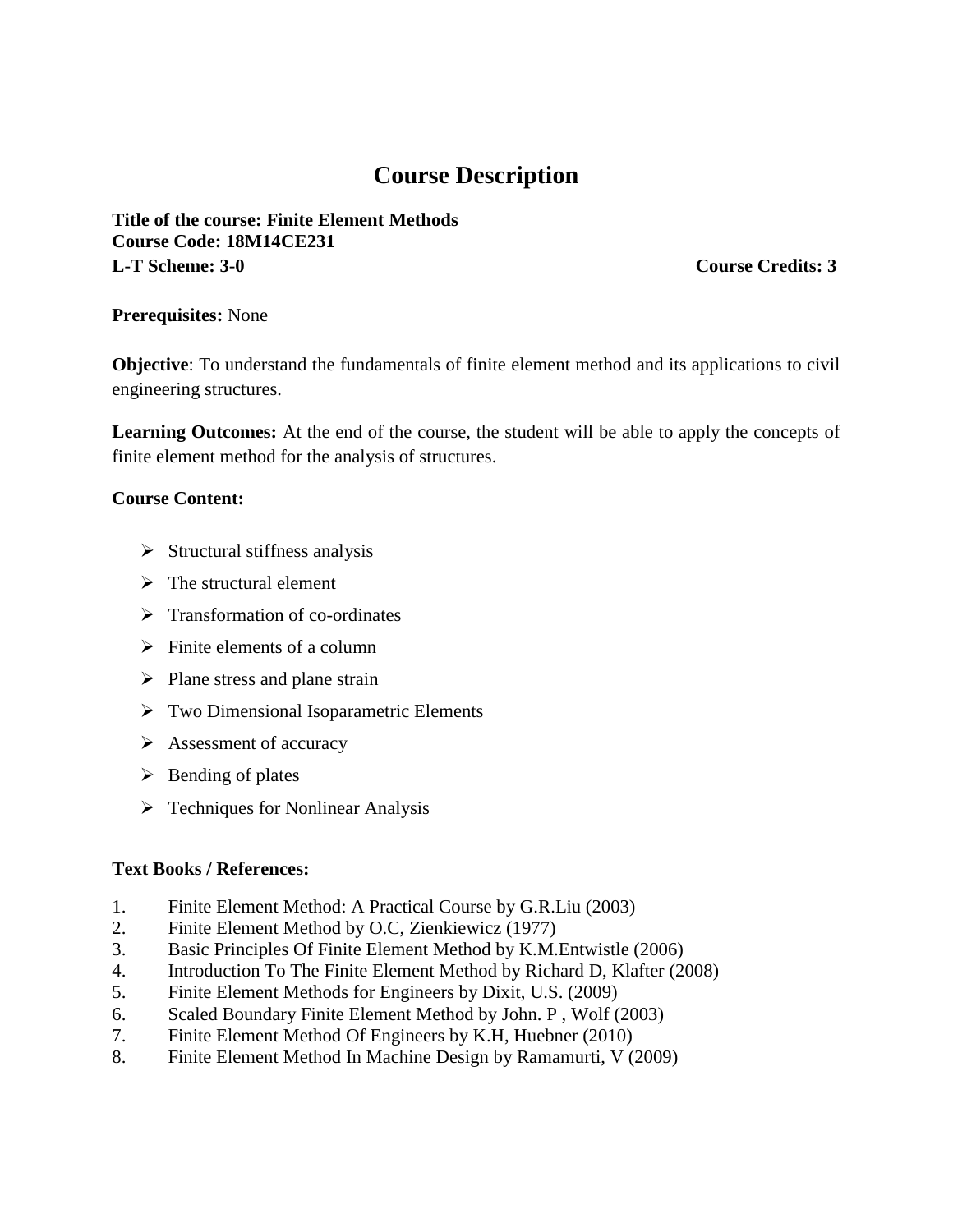**Title of the course: Construction, Economics and Finance Course Code: 18M14CE232 L-T Scheme: 3-0 Course Credits: 3**

**Prerequisites:** None

**Objective**: To understand economic aspects involved in constructing structures.

**Learning Outcome:** The student will be able to accurately estimate the cost of structures.

#### **Course Content:**

- $\triangleright$  Construction accounting
- $\triangleright$  Engineering economics
- $\triangleright$  Time value of money
- $\triangleright$  Incremental rate of return
- $\triangleright$  Benefit-cost analysis
- $\triangleright$  Break even analysis
- $\triangleright$  Taxation and inflation
- $\triangleright$  Budgeting and budgetary control
- $\triangleright$  Practical problems and case studies.

- 1. Construction Economics: A New Approach by Danny Myers
- 2. Economics and Finance for Engineers and Planners: Managing Infrastructure By Neil S. Grigg
- 3. Construction Project Management: Theory and Practice by Jha Kumar Neeraj, Kumar Neeraj Jha.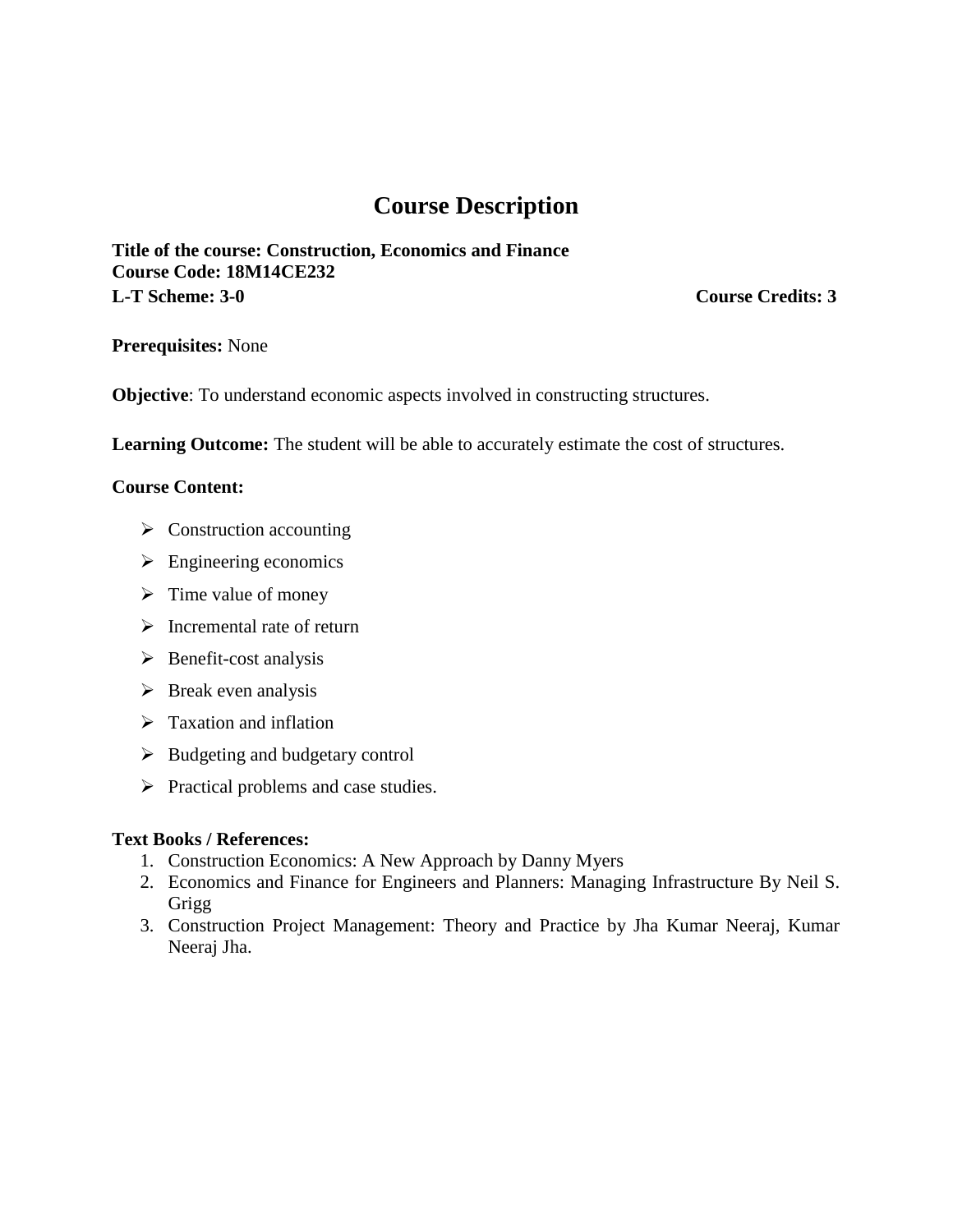**Title of the course: Ground Improvement Engineering Course Code: 18M14CE233 L-T Scheme: 3-0 Course Credits: 3**

#### **Prerequisites:** None

**Objective**: To understand the fundamentals of different ground improvement methods and its applications to civil engineering structures.

Learning Outcome: The student will be able to appreciate the advantages of ground improvement methods from the structural engineering perspective.

#### **Course Content:**

- $\triangleright$  Engineering properties of soft, weak and compressible deposits
- $\triangleright$  Principles of treatment-loading (static and dynamic)
- $\triangleright$  Electro-kinematic stabilization
- $\triangleright$  Physical and Chemical improvement
- $\triangleright$  Soil reinforcement
- $\triangleright$  Vertical drains, Ground anchorage, rock bolting, soil nailing, deep mixing with lime cement. Emerging trends and case studies.

- 1. State Of The Art: High Embankments On Soft Ground Part B Ground Improvement , IRC (1995)
- 2. Ground Improvement, Second Edition By Michael P. Moseley, Klaus Kirsch.
- 3. Ground Improvement, Third Edition Klaus Kirsch (Editor), Alan Bell.
- 4. Ground Improvement Techniques By Purushothama, Raj (2007)
- 5. Ground Improvement: Case Histories (Elsevier Geo-Engineering Book) By Cholachat Rujikiatkamjorn, Professor Buddhima Indraratna, Professor Jian J Chu
- 6. http://www.myopencourses.com/subject/ground-improvement-techniques-1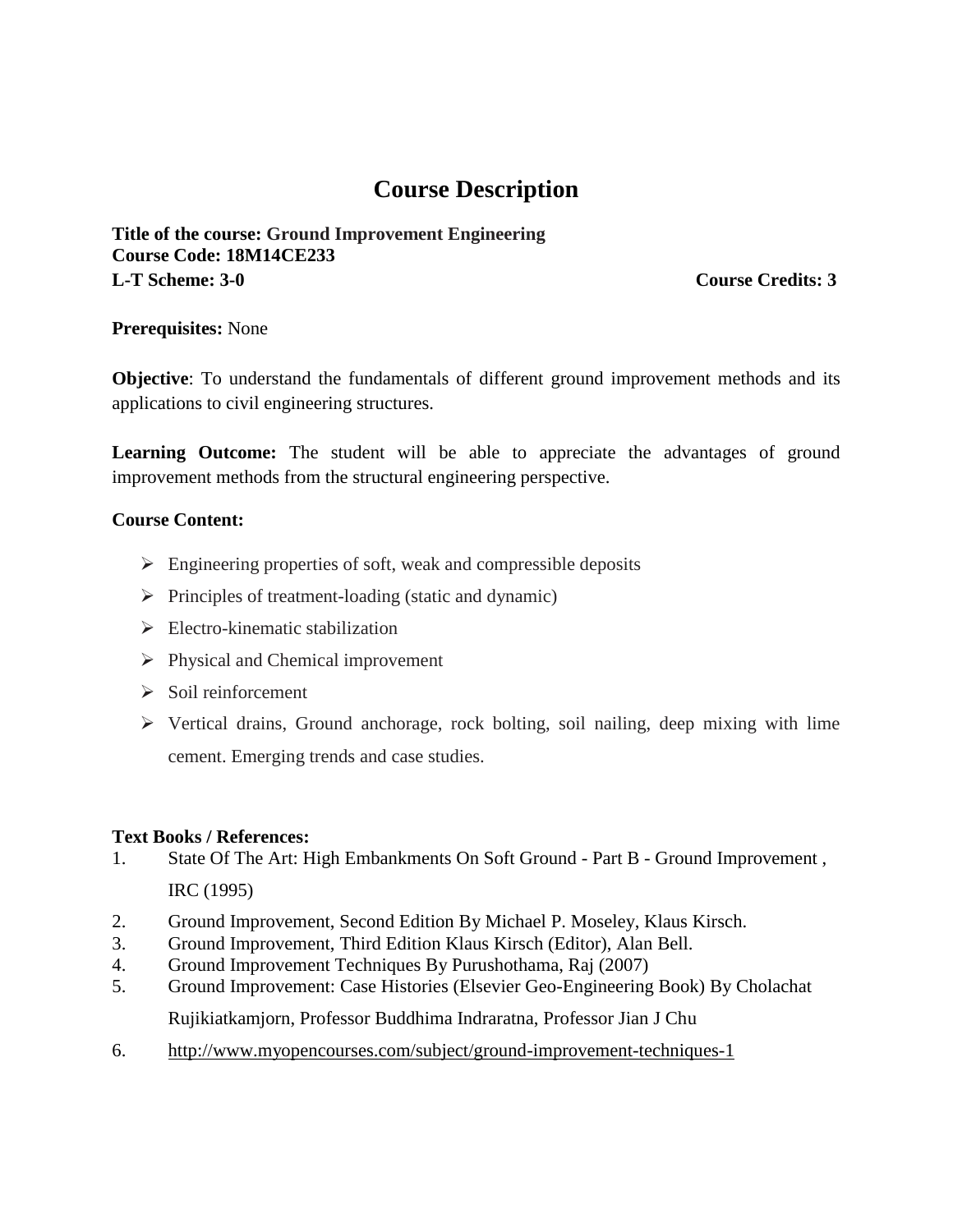#### **Title of the course: Analysis and Design of Pavement System Course Code: 18M14CE234 L-T Scheme: 3-0 Course Credits: 3**

#### **Prerequisites:** None

**Objective**: To learn the fundamentals for designing of highway and to implement them for developing a computer based system for fast and efficient design.

**Learning Outcome:** At the end of course, the students shall be able to design the highways by using latest techniques.

#### **Course Content:**

- $\triangleright$  Subsystems of Pavement Design
- $\triangleright$  Basis of Pavement Design
- $\triangleright$  Development of various design methods for highway and airport pavements
- $\triangleright$  Materials of Construction and Construction procedures for different types
- $\triangleright$  Soil Stabilizations methods
- $\triangleright$  Computer Programming for various pavement analysis and design methods
- $\triangleright$  Design alternatives-Analysis

#### **Text Books:**

1. Principles of pavement design: by Yoder E.J. Published by john wiley and sons, USA

2. Highway Engineering by 'A.K.Justo & S.K.Khanna' Nemchand Publ. Roorkee.

#### **Reference Books:**

1. Highway Design and Construction RJ Salter - 1988 - Basingstoke: Macmillan

2. Highway Design and Construction Bruce, Arthur, International Textbook C

3. Flexibility in Highway Design Garvey, Jane F., Acting Federal Highway Administrator

4. IRC: 37 -2012, Guidelines for the design of flexible pavements.

5. IRC: 58 -2011, Guidelines for the design of plain jointed rigid pavements for highways

6. IRC: 81-1997, Guidelines for strengthen of flexible road pavements using Benkelman beam deflection technique.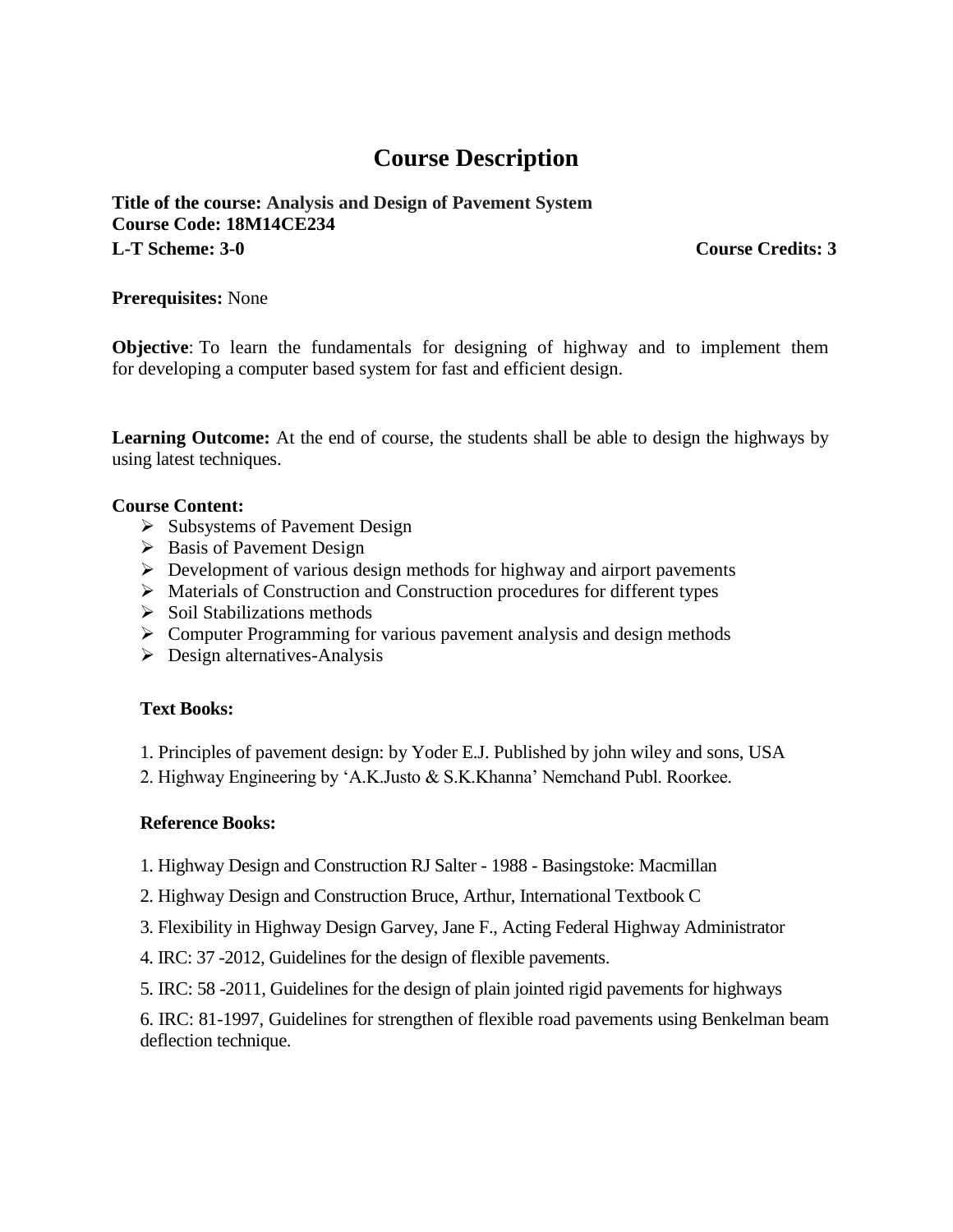**Title of the course: Soil Structure Interaction Course Code: 18M14CE235 L-T Scheme: 3-0 Course Credits: 3**

#### **Prerequisites:** None

**Objective**: To study the interaction of soil with structures and understand how it affects the design of structures.

**Learning Outcome:** The student will be able to design sub-structures with due considerations to the interaction of soil.

#### **Course Content:**

- $\triangleright$  Contact pressure distribution
- $\triangleright$  Limit analysis of rafts and foundations
- $\triangleright$  Soil structure interaction studies pertaining to buried structures
- $\triangleright$  Analysis and design of deep foundations
- $\triangleright$  Modern trends in the design of earth retaining structures and case studies.

- 1. Soil-Structure Interaction: Numerical Analysis And Modelling By J.W. Bull, CRC Press, 09-Dec-1993
- 2. Soil-Structure Interaction Of Buildings With Different Stiffness By Bharti, Chandan (2010)
- 3. Seismic Soil Structure Interaction: New Evidence and Emerging Issues, Geotechnical Earthquake Engineering and Soil Dynamics, By Gazetas G., Mylonakis G. (1998). ASCE II, 1119–1174.
- 4. Dynamic Soil Structure Interaction, Prentice Hall Englewood Cliffs, By Wolf J.P., (1985). New Jersey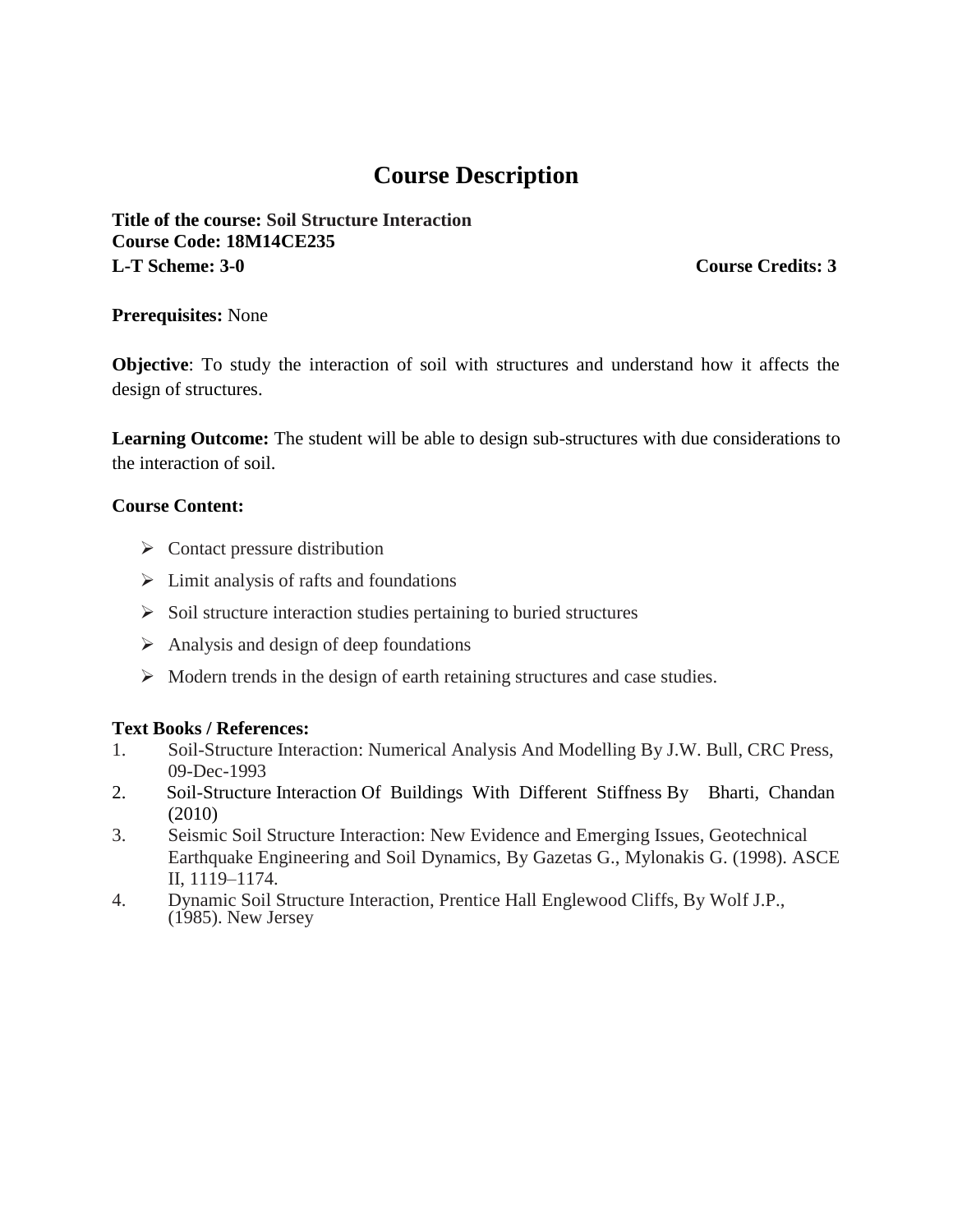#### **Title of the course: Seminar Course Code: 14M19CE391 Course Credits: 2**

#### Student will be given projects in the area of subjects taught upto that semester. The student will do a project based on literature review, small experiments wherever possible and prepare a report. There will be one mid term evaluation, a presentation at the end followed by a viva-voce examination.

### **Course Description**

#### **Title of the course: Project, Part-I Course Code: 14M19CE392 Course Credits: 12**

Students will complete project work in the area of environmental engineering under the supervision of guide. The students will do project based on literature review; experiments if possible and write a thesis report. Total credits assigned for project work are 26. Twelve credits will be evaluated in the third semester and will be carried over to fourth semester for final evaluation of project work.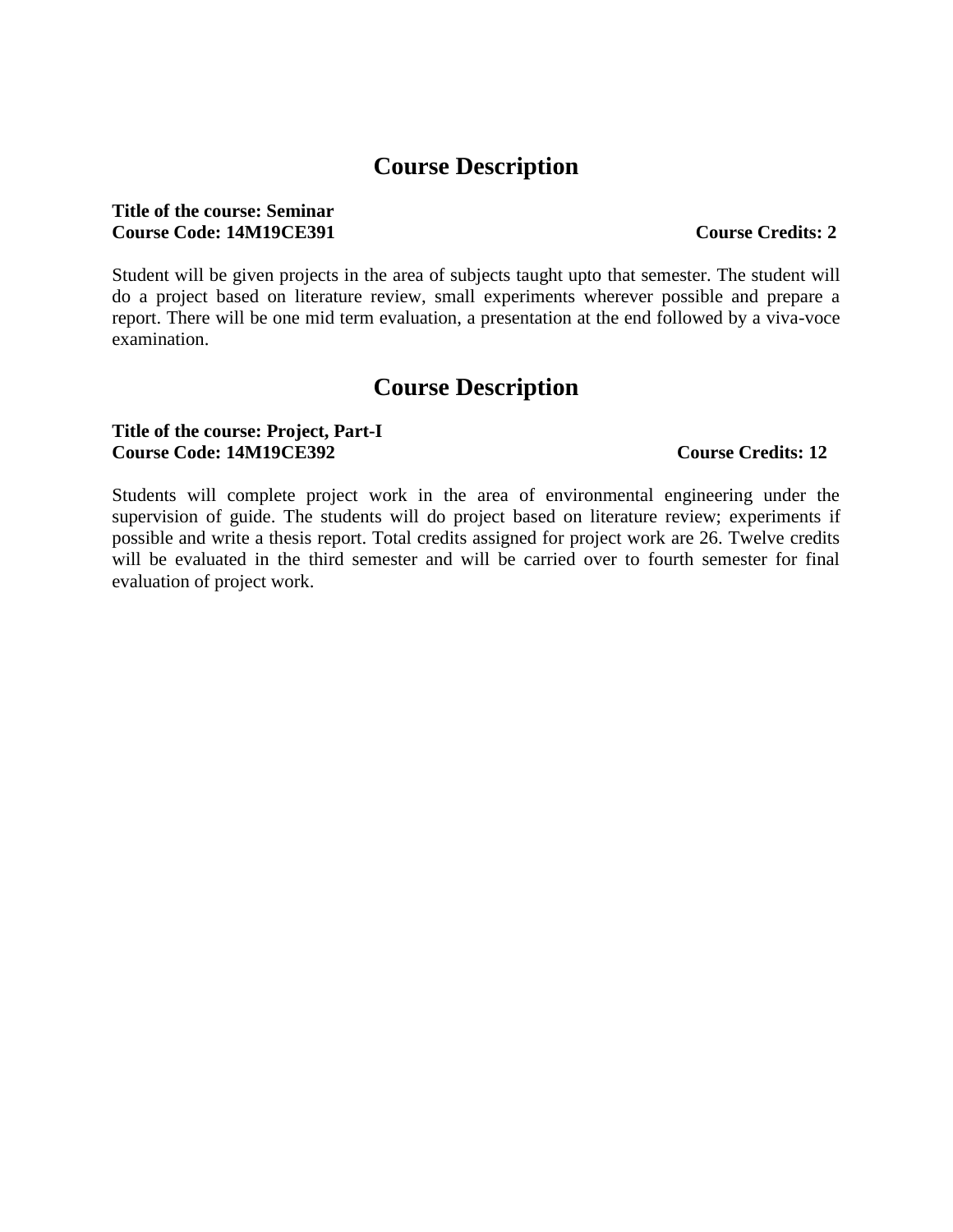**Title of the course: Design of Industrial Structures Course Code: 18M14CE335 L-T Scheme: 3-0 Course Credits: 3**

#### **Prerequisites:** None

**Objective**: This course aims at providing an insight to the students regarding the various theories and concepts used to design industrial structures.

**Learning Outcome:** The student will be able to design industrial structures.

#### **Course Content:**

- $\triangleright$  Planning of industrial structures
- $\triangleright$  Design of braced and un-braced industrial portals in steel
- $\triangleright$  Design of gantry girder
- $\triangleright$  Design of single and multi bay industrial sheds in steel and concrete.
- $\triangleright$  Design of chimneys
- $\triangleright$  Design of masts and cooling towers
- $\triangleright$  Design of storage structures
- $\triangleright$  Design of large span roof structures and suspension roof structures
- $\triangleright$  Machine foundations

#### **Text Books / References:**

1. Construction Management and Design Of Industrial Concrete And Steel Structures By Mohamed A. El-Reedy.

2. IS: 802 (Part-III) 1978, Code Of Practice for Use of Structural Steel In Overhead Transmission Line Tower, Bureau Of Indian Standards, New Delhi.

3. IS: 4091-1979, Code Of Practice for Design and Construction of Foundations for Transmission Line Towers and Poles, Bureau Of Indian Standards, New Delhi.

4. IS: 6533 (Part-2) 1989, Indian Standard Code Of Practice For Design And Construction Of Steel

5. Chimney, Bureau of Indian Standards, New Delhi.

6. IS: 6332-1984, Code Of Practice For Construction Of Floors And Roofs Using Precast Doubles ‐ Curved Shell Units, Bureau Of Indian Standards, New Delhi

7. IS: 2204-1962, Code Of Practice For Construction Of Reinforced Concrete Shell Roof, Bureau Of Indian Standards, New Delhi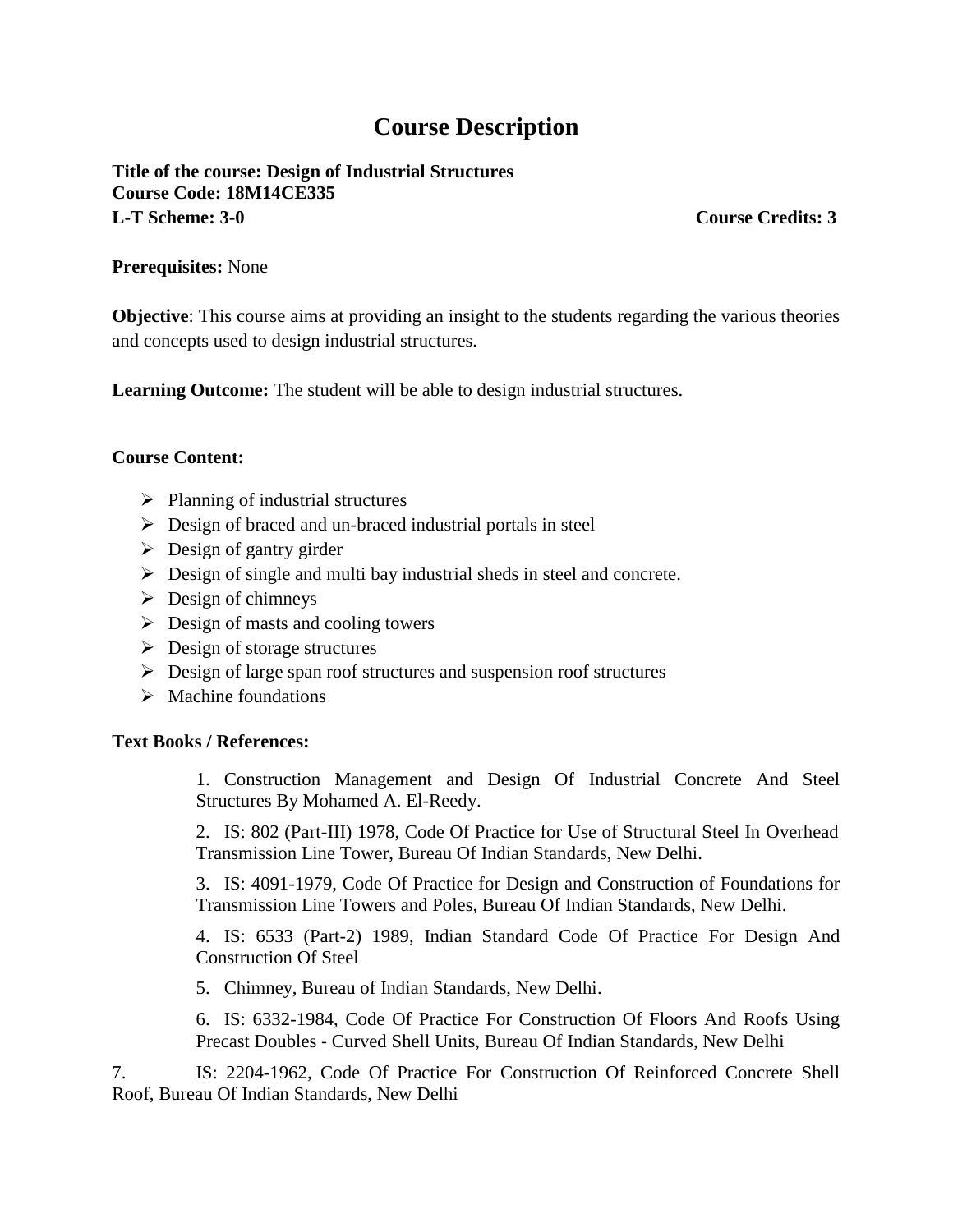### **Title of the course: Recent Advances in Construction Materials Course Code: 18M14CE336 L-T Scheme: 3-0 Course Credits: 3**

#### **Prerequisites:** None

**Objective**: To understand the newer materials available in civil engineering.

**Learning Outcome:** The student will be updated with the know-how about new materials in civil engineering.

#### **Course Content:**

- $\triangleright$  Foams and light weight materials
- $\triangleright$  Types of fibers
- $\triangleright$  Properties of fiber reinforced concrete
- $\triangleright$  Industrial waste materials in concrete
- $\triangleright$  High strength concrete
- $\triangleright$  Corrosion of concrete in various environments
- $\triangleright$  Architectural use and aesthetics of composites
- $\triangleright$  Adhesives and sealants

- 1. Advances in Construction Materials 2007 by Christian U. Grosse.
- 2. Advanced Civil Infrastructure Materials Science, Mechanics and Applications by H Wu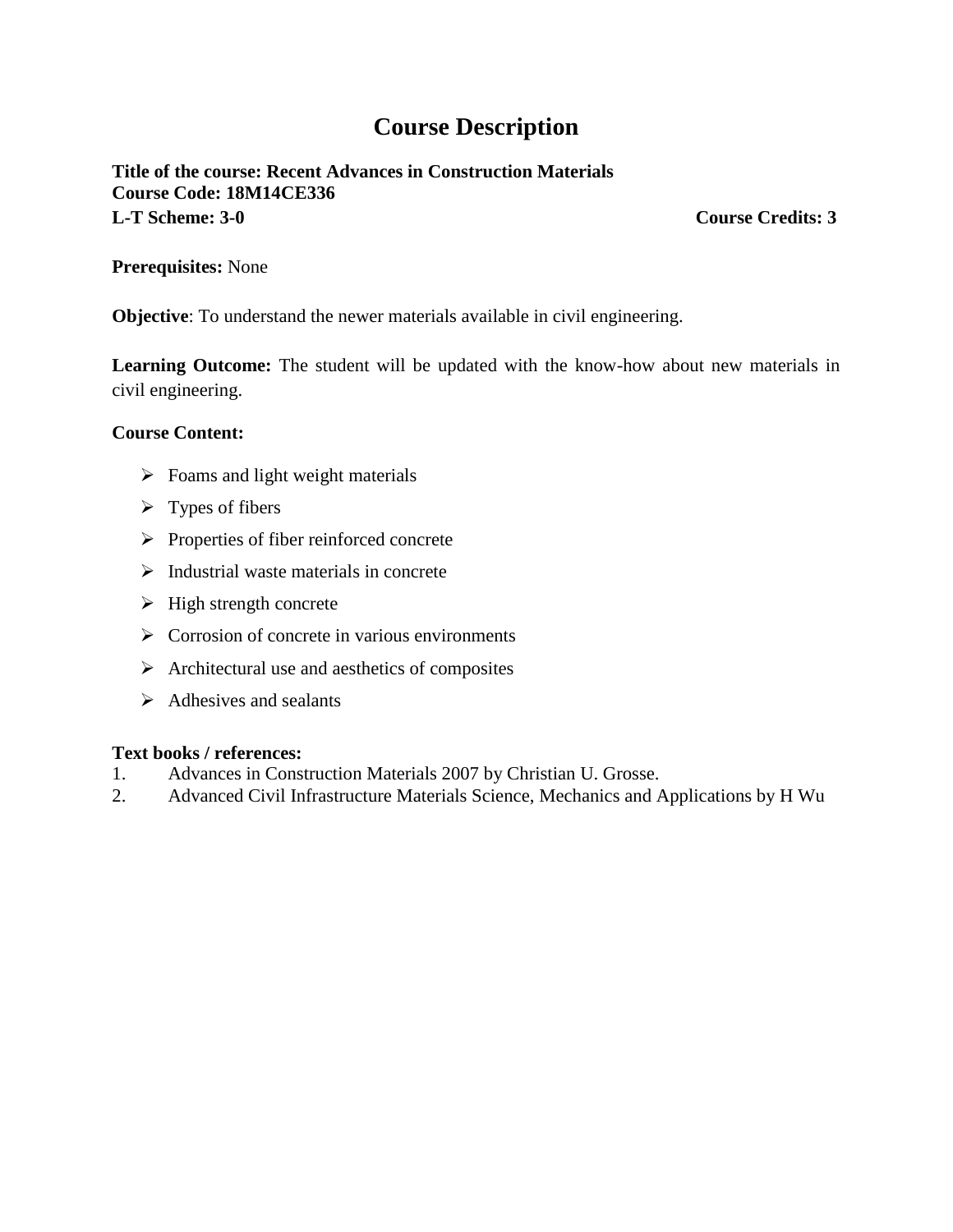**Title of the course: Pre-Stressed Concrete Design Course Code: 18M14CE337 L-T Scheme: 3-0 Course Credits: 3**

#### **Prerequisites:** None

**Objective**: Develop professional level competence in the design of commonly used pre-stressed concrete structures.

#### **Learning Outcome:**

Students have the ability to carry out design of commonly used pre-stressed concrete systems using fundamental principles as well as design aids.

#### **Course Content:**

- $\triangleright$  Types of pre-stressing
- $\triangleright$  Systems of pre-stressing
- $\triangleright$  Loss of pre-stress
- $\triangleright$  Critical load condition
- $\triangleright$  Design by load balancing method
- $\triangleright$  Continuous beams with variable section
- $\triangleright$  Pre-stressing cable at the centroidal axis
- Pre-stressed Concrete Pavements
- Folded plates and Shells, Arches, Dams, Rigid frames, Cylindrical tanks.

- 1. Pre-stressed Concrete Design, Second Edition by M.K. Hurst, CRC Press.
- 2. Design of Pre-stressed Concrete by R. I. Gilbert, Neil C. Mickleborough CRC Press.
- 3. Pre-stressed Concrete Design by Melvin Keith Hurst Chapman and Hall.
- 4. Modern Pre-stressed Concrete Design by G. S. Ramaswamy Pitman.
- 5. Design of Pre-Stressed Concrete Structures by Lin, T.Y. And Burns, N.H
- 6. Design Of Pre-Stressed Concrete Structures by Krishna Raju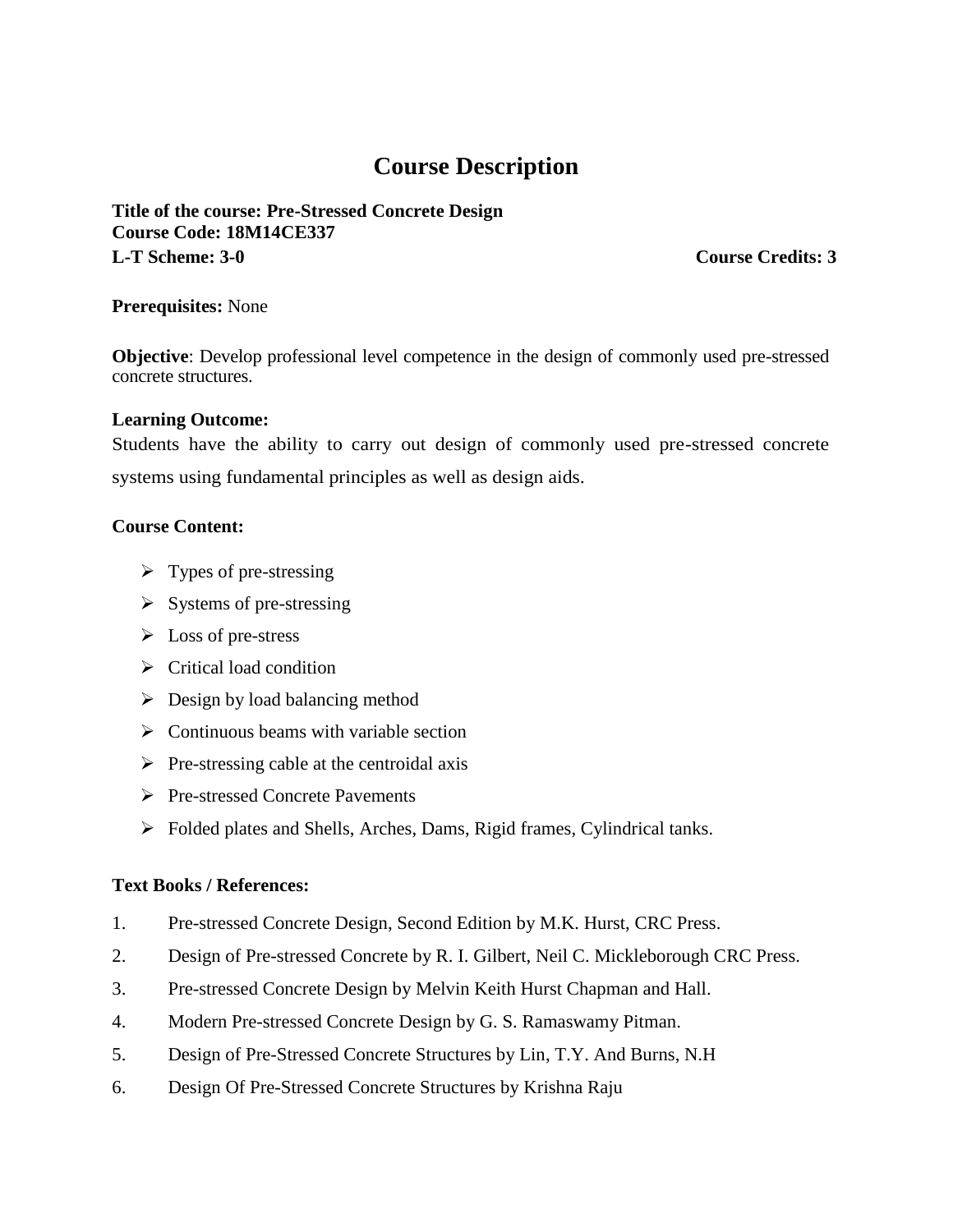**Title of the course: Composite Materials and Structures Course Code: 18M14CE338 L-T Scheme: 3-0 Course Credits: 3**

#### **Prerequisites:** None

**Objective**: To understand the basic concepts of composite materials and their practical applications in structural engineering.

#### **Learning Outcome:**

Students have the ability to carry out the analysis and design of composite materials with due regards to material property, orientation and dimensions of the composites.

#### **Course Content:**

- $\triangleright$  Classification of Composite Materials
- $\triangleright$  Role of matrix in composite materials
- $\triangleright$  Metal Matrices and Ceramic matrices
- $\triangleright$  Role of interface in the fiber matrix composite.
- $\triangleright$  Characterization of composites
- Analysis of an Orthotropic Lamina and laminated Composites
- > Experimental Characterization of Composites.
- $\triangleright$  Codal specifications for composite structures, case study.

- 1. Mechanics Of Composite Materials And Structures by Madhujit, Mukhopadhyay (2009)
- 2. Structural Composite Materials By F.C. Campbell
- 3. Composite Materials And Structures By P. K. Sinha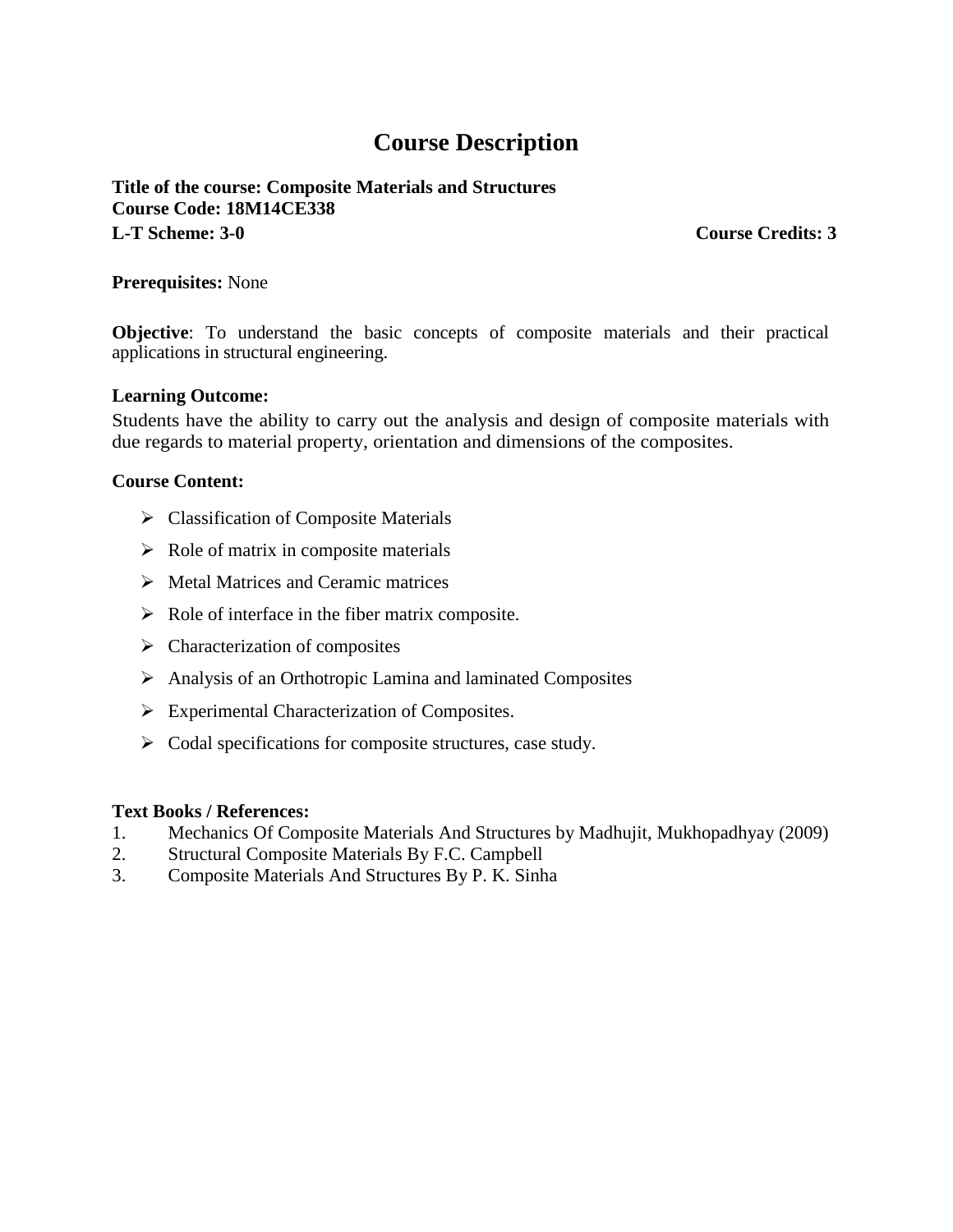### **Title of the course: Analysis and Design of Tall Buildings Course Code: 18M14CE339 L-T Scheme: 3-0 Course Credits: 3**

#### **Prerequisites:** None

**Objective**: To explain the fundamentals of studying the behavior of tall buildings and the methods used for the analysis and design of such structures.

#### **Learning Outcome:**

At the end of the course, students will be able to fully analyze and design tall structures.

#### **Course Content:**

- $\triangleright$  Principles of Planning
- $\triangleright$  Types of structural systems for tall buildings
- $\triangleright$  Shear Walls and their arrangement
- $\triangleright$  Loads on Tall Buildings
- $\triangleright$  Codal Provisions
- $\triangleright$  Analysis off Tall Buildings with and without Shear Walls
- $\triangleright$  Design of Tall Buildings.

- 1. Reinforced Concrete Design Of Tall Buildings By Bungale S. Taranath
- 2. High Rise Building Structures By Schuellar, W
- 3. Structural Analysis & Design Of Tall Buildings By B.S. Taranath
- 4. Handbook of Concrete Structures by M. Fintal.
- 5. Tall Building Structures: Analysis & Design By B. Stafford Smith & A. Coule
- 6. Advances in Tall Buildings, CBS Publishers and Distributors Delhi, 1986.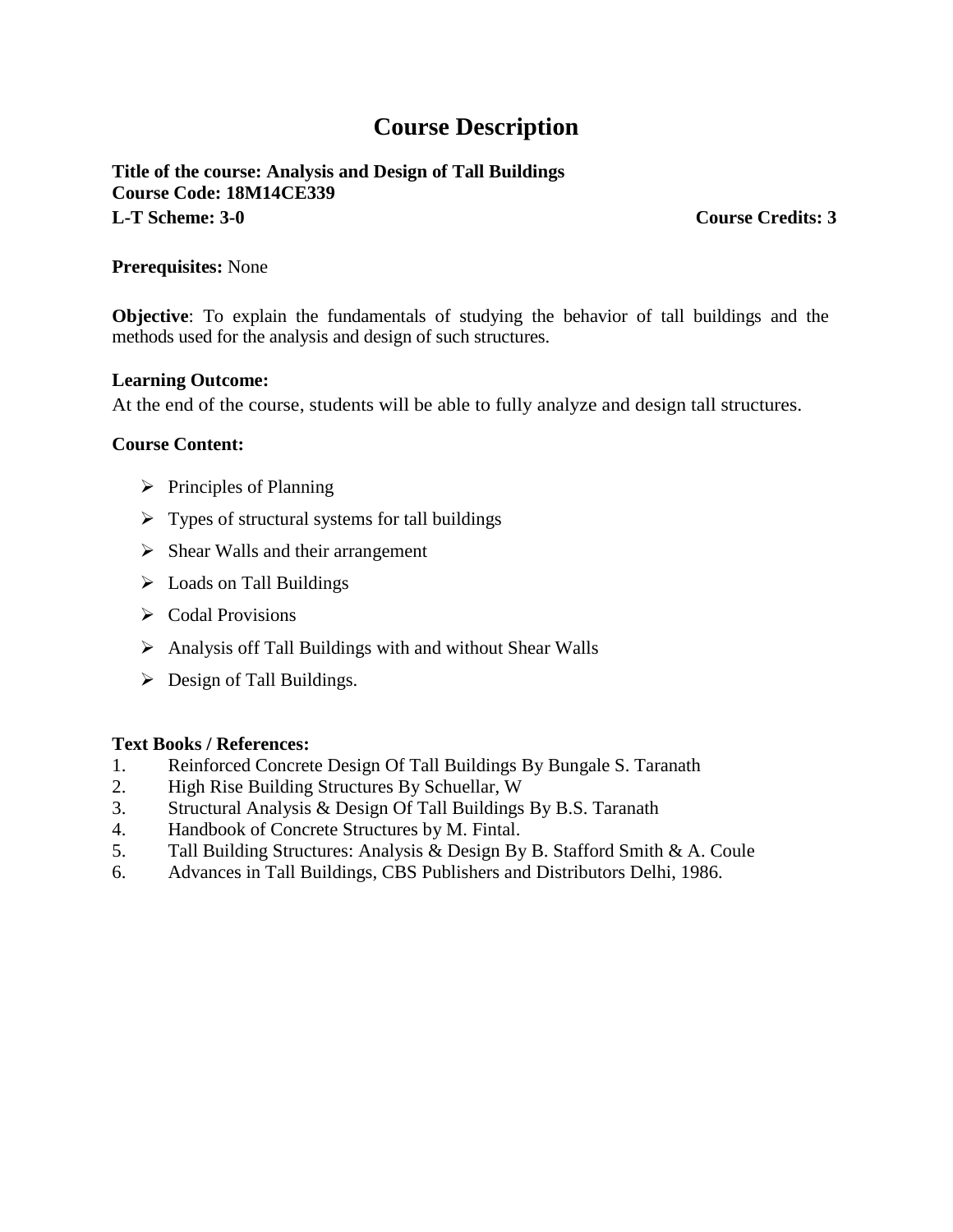**Title of the course: Repair and Retrofitting of Structures Course Code: 18M14CE436 L-T Scheme: 3-0 Course Credits: 3**

#### **Prerequisites:** None

**Objective**: To develop skills to understand the techniques of retrofitting of structural elements.

#### **Learning Outcome:**

At the end of the course, students will have in-depth knowledge of retrofitting of various structures.

#### **Course Content:**

- $\triangleright$  Principles of retrofitting
- $\triangleright$  Criteria for repair and retrofitting
- $\triangleright$  Design considerations
- $\triangleright$  Codes of practices for repair and retrofitting
- $\triangleright$  Retrofitting of bridges and dams and heritage structures
- Retrofitting of structures by seismic base isolation, case studies of retrofitting of structures.

### **Text Books / References:**

1. Case Studies of Rehabilitation, Repair, Retrofitting, and Strengthening of Structures by M.Fujita, T.Takanashi, K.Kuzume, T.Ueda, A.Kobayashi, D.Joray, M.Diggelmann, C.Bob, S.Dan, C.Badea, A.Gruin, L.Iures, A.B.Ajdukiewicz, J.S.Hulimka, G.Hong, Y.Chung, H.Chung, I.Vilonen P.Stefanovic.

2. Concrete Repair, Rehabilitation and Retrofitting II: 2nd International Conference on Concrete Repair, Rehabilitation and Retrofitting, ICCRRR-2, 24-26 November 2008, Cape Town, South Africa, Published: November 13, 2008 by CRC Press Content:476 Pages Editor(s):Mark G. Alexander, Hans-Dieter Beushausen, Frank Dehn, Pilate Moyo

3. Case Studies of Rehabilitation, Repair, Retrofitting, and Strengthening of Structures by International Association for Bridge and Structural Engineering, Publisher IABSE, 2010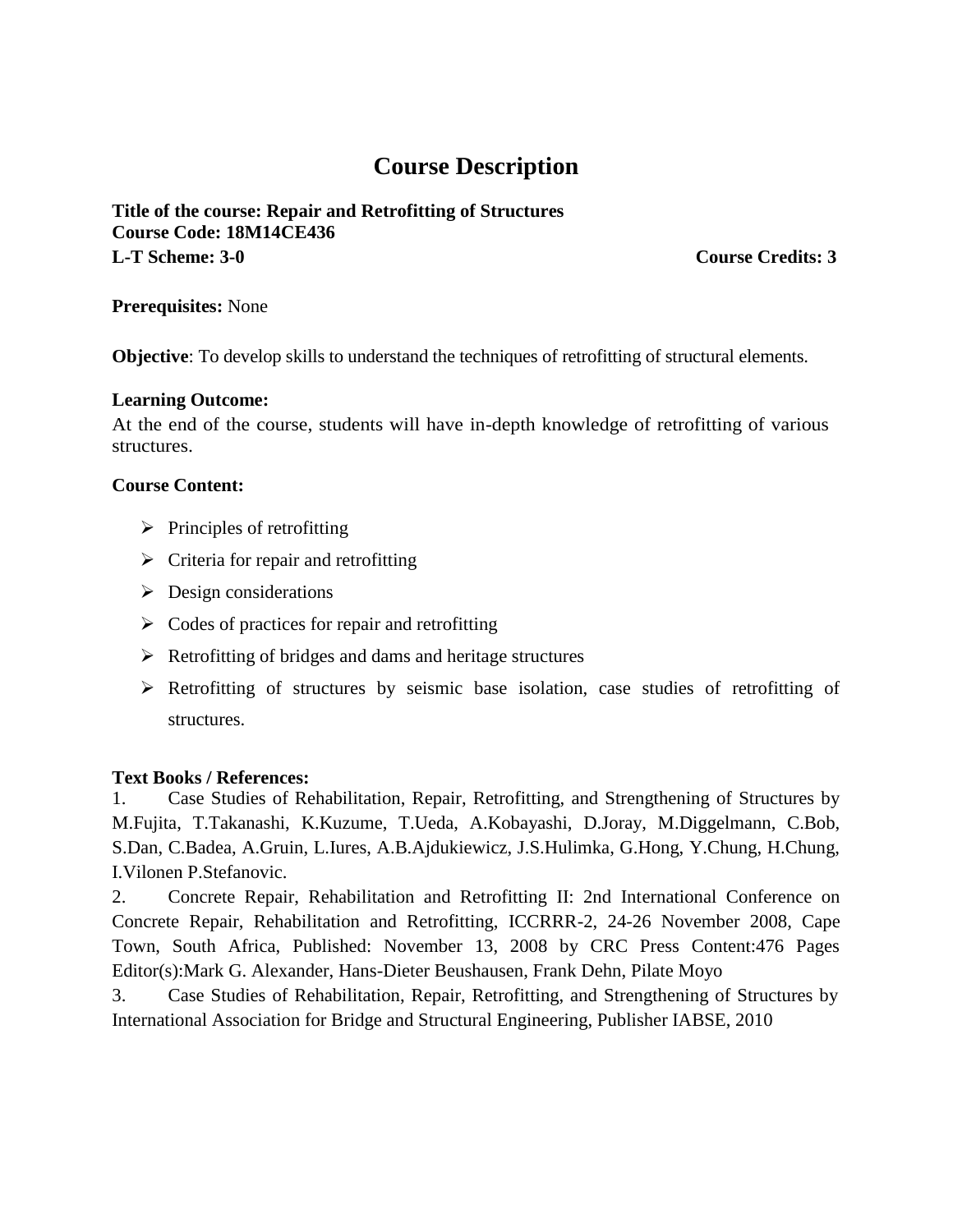**Title of the course: Construction Methods and Equipments Course Code: 18M14CE437 L-T Scheme: 3-0 Course Credits: 3**

#### **Prerequisites:** None

**Objective**: To understand the construction techniques and equipments for effective construction.

#### **Learning Outcome:**

At the end of the course the student will be able to make educated judgment regarding the utilization of construction techniques and equipments for safe, speedy and economic construction with due regards to quality.

#### **Course Content:**

- $\triangleright$  Factors affecting selection of equipment
- $\triangleright$  Construction engineering fundamentals
- $\triangleright$  Analysis of production outputs and costs
- $\triangleright$  Earth moving, Erection
- Concrete construction (including batching, mixing, transport and placement) and Tunneling.

#### **TEXT BOOKS / REFERENCES:**

- 1. Construction Planning, Equipment, and Methods by Robert L, Peurifoy (2005)
- 2. Construction Equipment and Methods: Planning, Innovation, Safety by Leonhard E. Bernold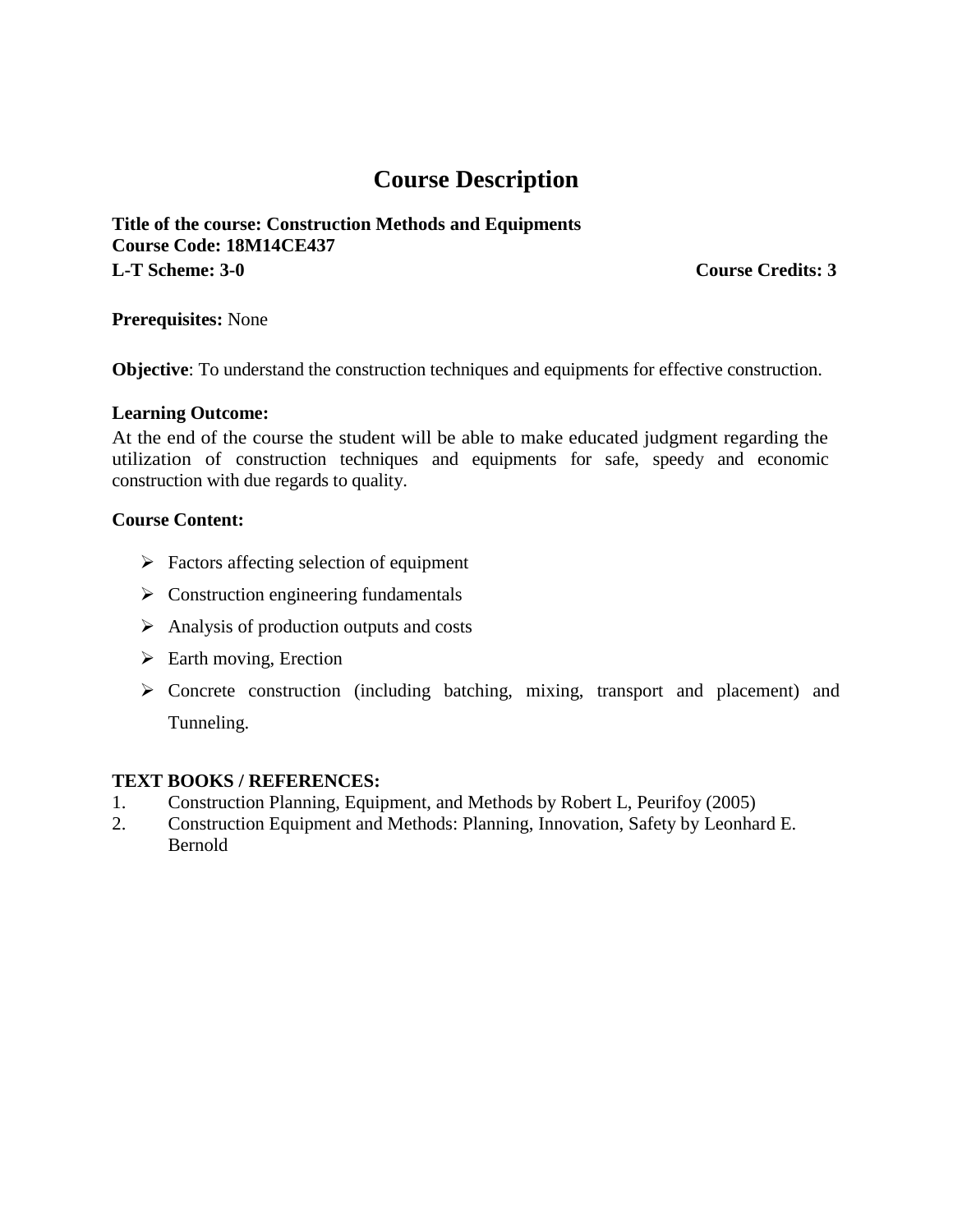### **Title of the course: Quality and Safety Management in Construction Course Code: 18M14CE438 L-T Scheme: 3-0 Course Credits: 3**

#### **Prerequisites:** None

**Objective**: To explain the fundamentals of quality and safety in construction industry.

#### **Learning Outcome:**

The student will develop a keen acumen for quality construction with due regards to safety and economy.

#### **Course Content:**

- $\triangleright$  Planning and control of quality during design of structures.
- $\triangleright$  Quality assurance during construction.
- $\triangleright$  Inspection of materials and machinery
- $\triangleright$  Concept and philosophy of total quality management (TQM).
- $\triangleright$  Training in quality and quality management systems (ISO-9000).
- $\triangleright$  Concept of safety.
- $\triangleright$  Management of accidents/injuries and provision of first aid.
- $\triangleright$  Provisional aspect of safety.

- 1. Integrated Management Systems for Construction: Quality, Environment and Safety Alan Griffith Pearson Prentice Hall, 2011
- 2. Quality Management in Construction by Brian Thorpe, Peter Sumner
- 3. Construction Safety Management by Raymond Elliot Levitt
- 4. Modern Construction Project Management, Second Edition: The Commercial...By S.L. Tang, S.W. Poon, Syed M. Ahmed, Francis K.W. Won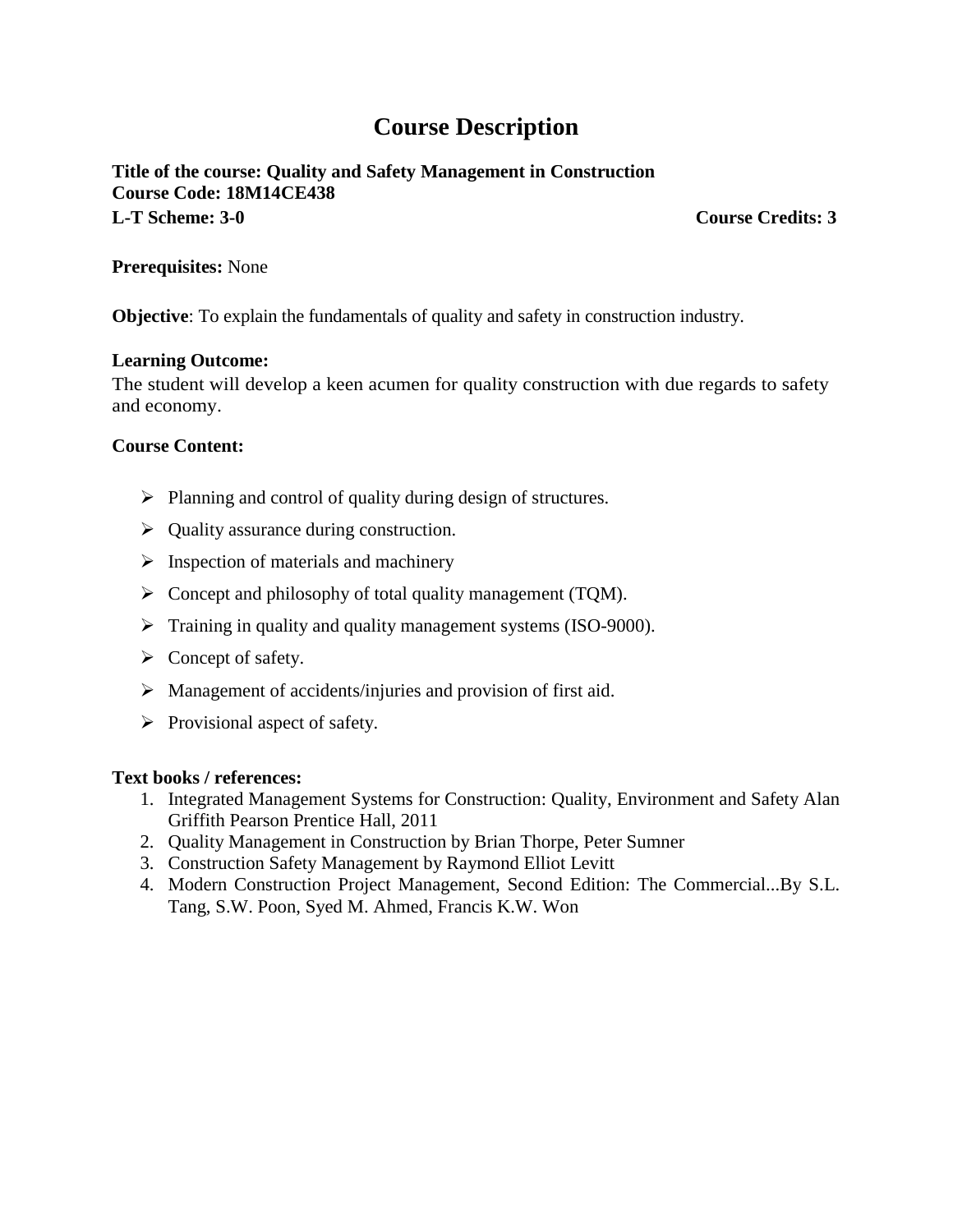**Title of the course: Research Methodology Course Code: 18M14CE439 L-T Scheme: 3-0 Course Credits: 3**

#### **Prerequisites:** None

**Objective**: To gain the technical know-how about research in field of structural engineering.

#### **Learning Outcome:**

The student will be able to take up small research projects and carry out the work effectively and systematically.

#### **Course Content:**

- $\triangleright$  Conceptualization of an innovative project,
- $\triangleright$  Literature search and analysis
- $\triangleright$  Research and experiment design
- $\triangleright$  Developing a research plan
- $\triangleright$  Sampling methods
- $\triangleright$  Processing and statistical analysis
- $\triangleright$  Critical assessment and evaluation of research and project proposals
- Report writing and interpretation, preparation, presentation and submission of manuscript, translation of a research project into a commercial venture-case studies.

#### **TEXT BOOKS / REFERENCES:**

- 1. Research Methodology: Methods And Techniques By C. R.Kothari (2004)
- 2. Research Methodology By P.R, Sharma (2010)
- 3. Research Methodology by R, Panneerselvam. (2004, 2012)
- 4. Research Methodology Concepts and Cases by Deepak, Chawla. (2011)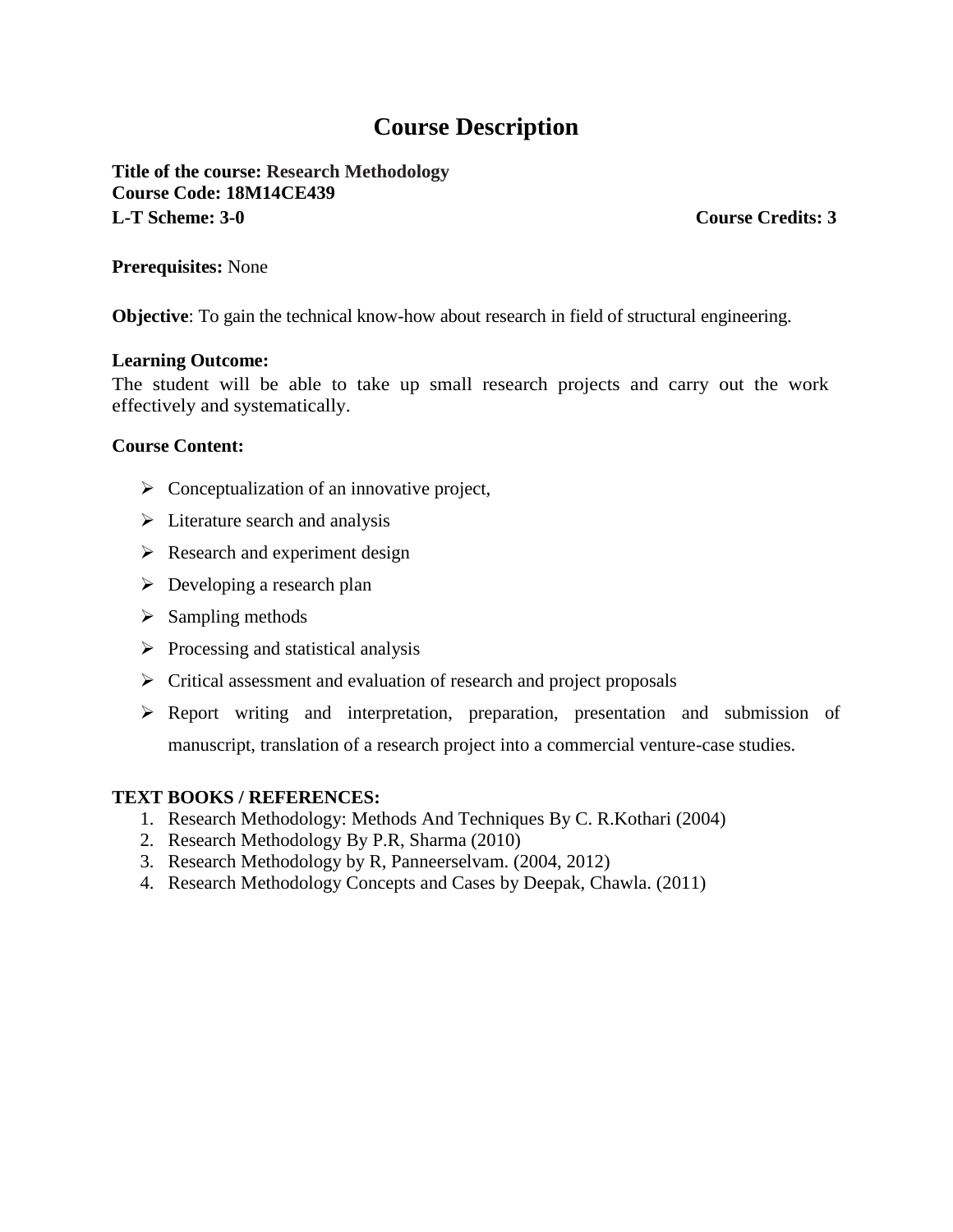#### **Title of the course: Project Seminar Course Code: 14M19CE491** Course Credits: 2

Student will be given projects in the area of subjects taught upto that semester. The student will do a project based on literature review, small experiments wherever possible and prepare a report. There will be one mid-term evaluation, a presentation at the end followed by a viva-voce examination.

### **Course Description**

#### **Title of the course: Project, Part-II Course Code: 14M19CE392 Course Credits: 14**

Twelve credits will be evaluated in the third semester and will be carried over in this semester for final evaluation of project work.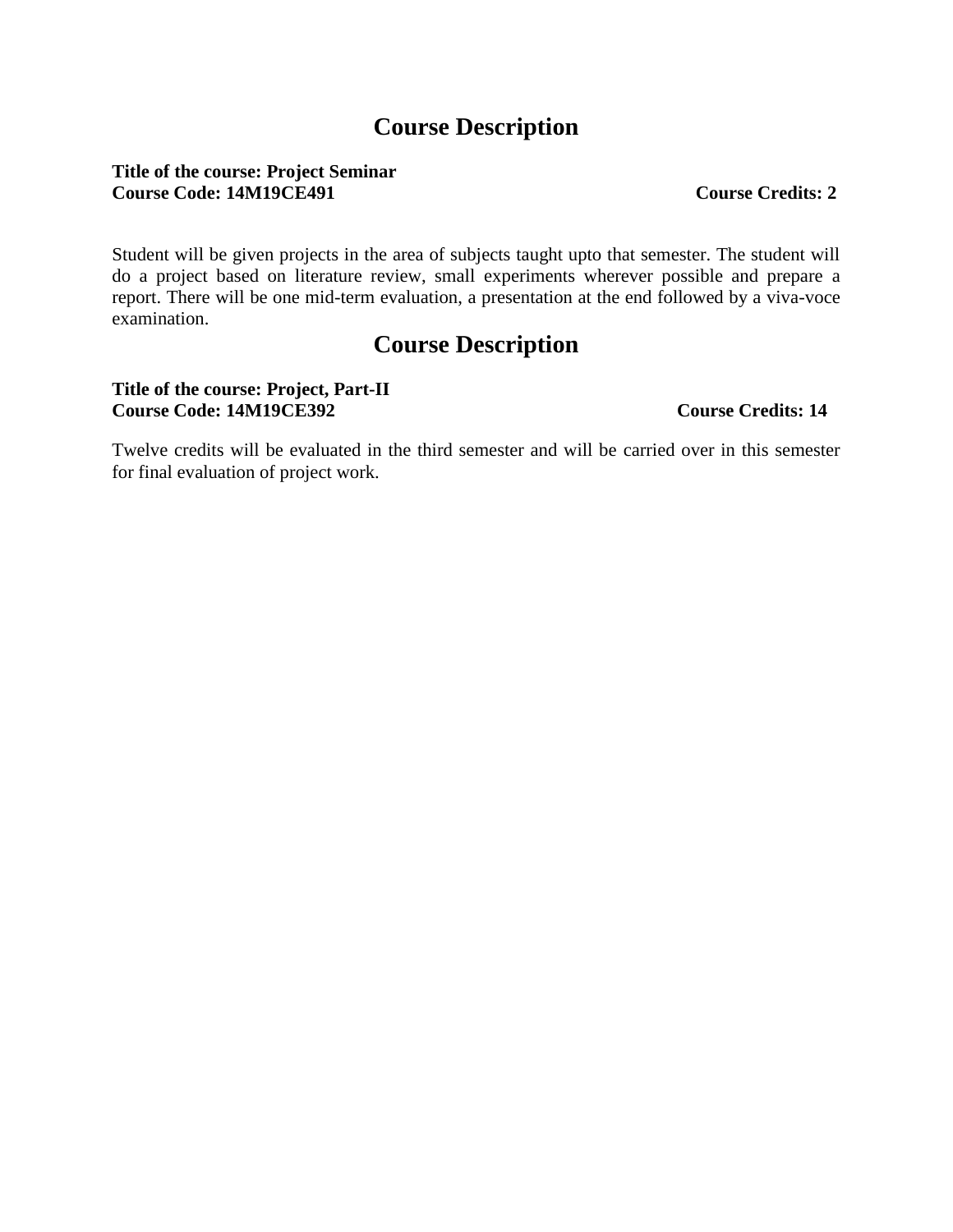**Title of the course: Advanced Steel Design Course Code: 18M14CE531 L-T Scheme: 3-0 Course Credits: 3**

#### **Prerequisites:** None

**Objective**: To gain the technical expertise in the design of complex steel structures.

#### **Learning Outcome:**

The student will be able to design steel structures such as towers, tanks and industrial buildings.

#### **Course Content:**

- $\triangleright$  Plastic Design
- $\triangleright$  Plastic Analysis of Frames
- $\triangleright$  Industrial Frames
- $\triangleright$  Transmission Line Towers
- $\triangleright$  Steel Tanks and Stacks
- $\triangleright$  Elevated Circular Tanks
- > Aluminum Structures; Residual Stresses

- 1. Advanced Steel Structures Design by Segui, William T
- 2. Advanced Analysis in Steel Frame Design by Andrea E. Surovek,
- 3. Advanced Steel Structures by Wei Lu Pentti Mäkeläinen
- 4. Advanced Analysis and Design for Fire Safety of Steel Structures, Series: Advanced Topics in Science and Technology in China by Li, Guoqiang, Wang, Peijun
- 5. Advanced Analysis and Design of Steel Frames by Gou-Qiang Li, Jin-Jin Li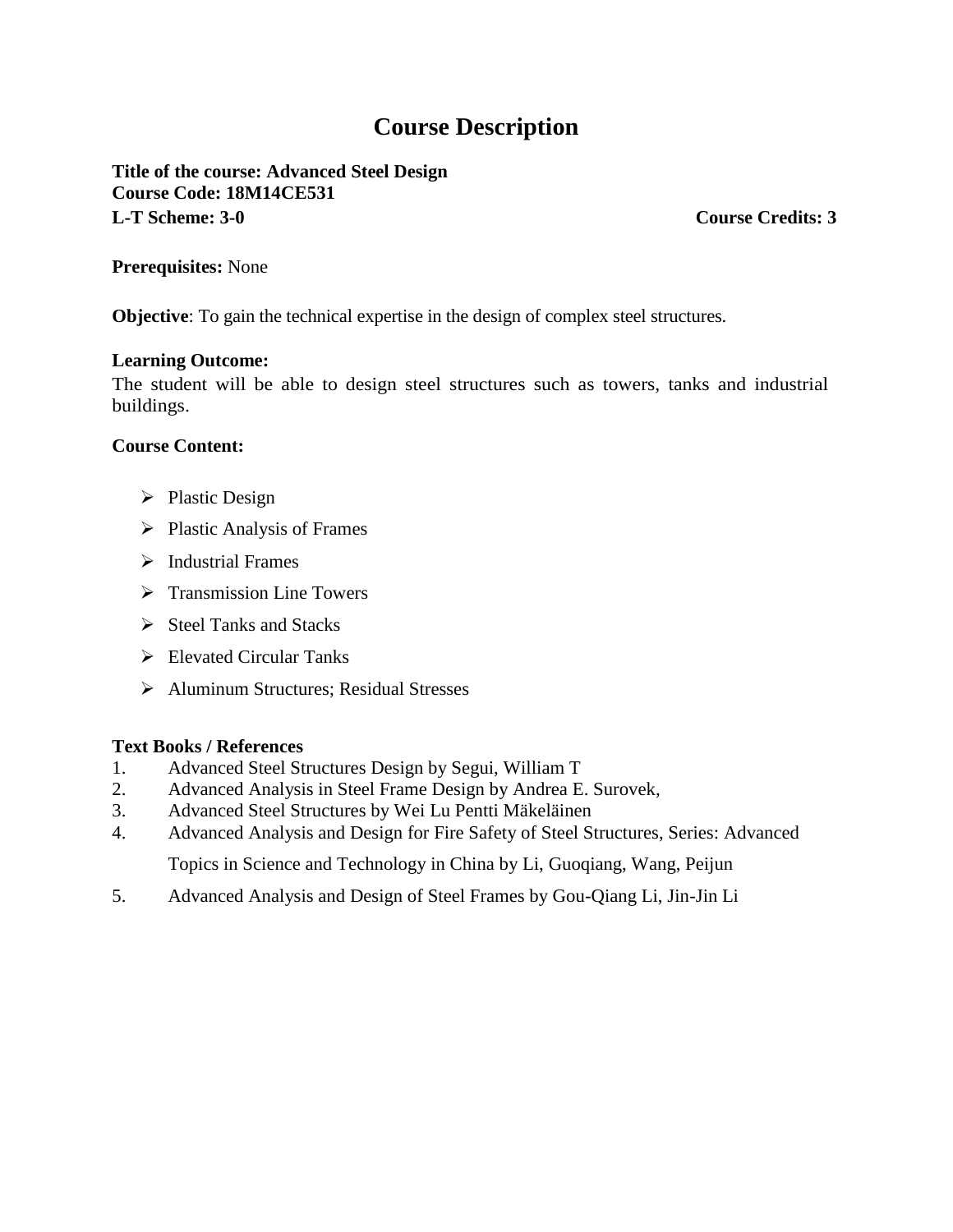**Title of the course: Wind Resistant Design of Structures Course Code: 18M14CE532 L-T Scheme: 3-0 Course Credits: 3**

#### **Prerequisites:** None

**Objective**: To understand the fundamental concepts of design of structures subjected to wind loads..

#### **Learning Outcome:**

The student will be able to perceive the effects of wind on the design of structures.

#### **Course Content:**

- $\triangleright$  Short and long term statistics of wind
- $\triangleright$  Wind mechanics; effect of wind on tall structures; buildings, chimneys; Towers
- $\triangleright$  Wind tunnel testing
- $\triangleright$  Different codes of practices related to wind
- $\triangleright$  Application of relevant IS codes to practical design
- $\triangleright$  Wind gust loading
- $\triangleright$  Aerodynamics damping
- $\triangleright$  Aerodynamics instability
- $\triangleright$  Design wind pressure and pressure coefficients,
- $\triangleright$  Vortex shedding, gust factors.

#### **Text Books / References:**

1. Wind and Earthquake Resistant Buildings: Structural Analysis and Design by Bungale S. Taranath

2. Wind Resistant Design of Bridges by Fujino, Yozo, Kimura, Kichiro, Tanaka, Hiroshi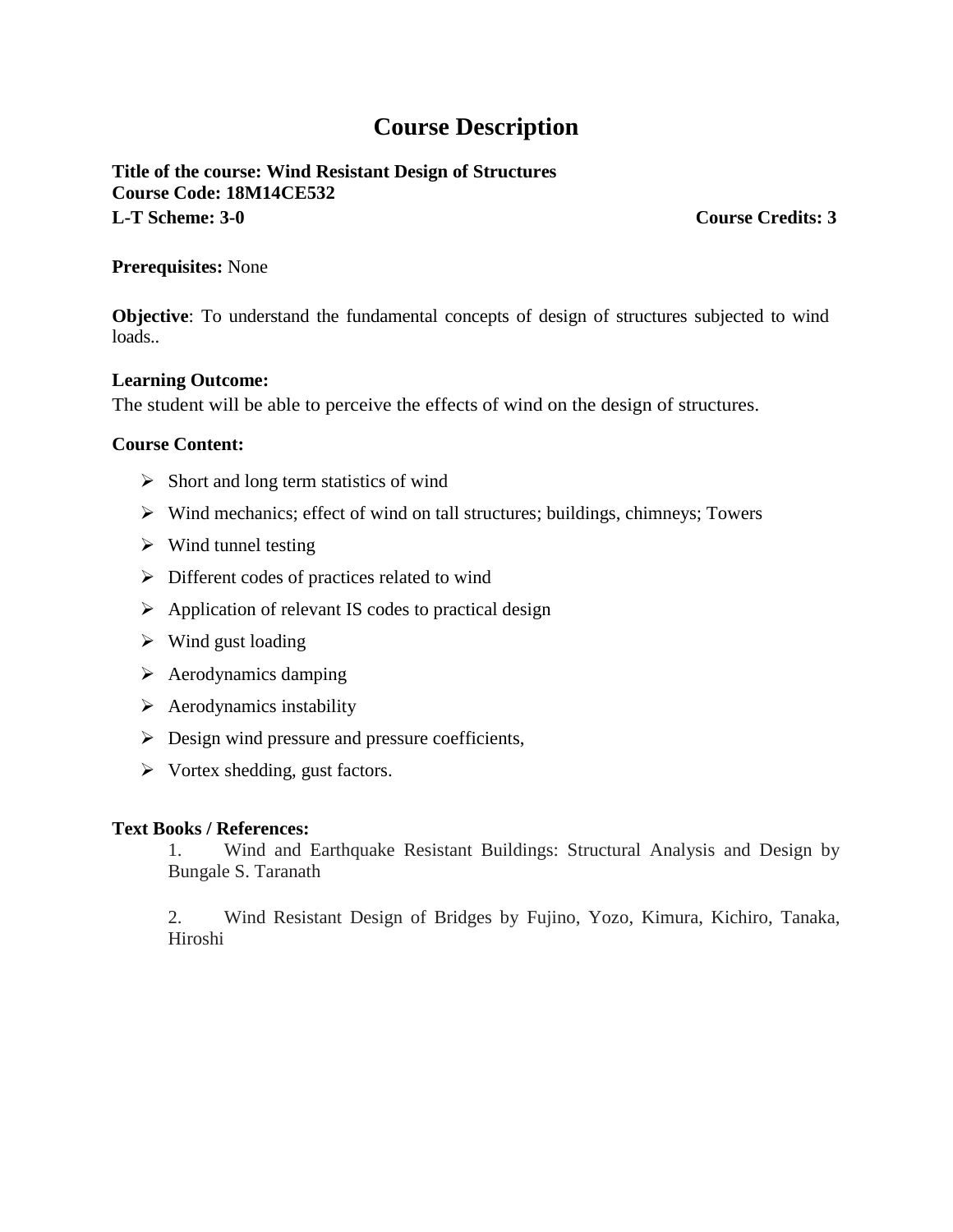**Title of the course: Cable Stayed and Suspension Bridges Course Code: 18M14CE533 L-T Scheme: 3-0 Course Credits: 3**

#### **Prerequisites:** None

**Objective**: To study the behavior of cable stayed and suspension bridges.

#### **Learning Outcome:**

At the end of the course, the student will be able to analyze and design cable stayed and suspension bridges.

#### **Course Content:**

- $\triangleright$  Structural behavior
- $\triangleright$  Analysis of a loaded cable
- $\triangleright$  Cables with ends at different level
- $\triangleright$  Cable subjected to temperature stresses
- $\triangleright$  Influence lines for bending moment and shear force-temperature stresses in stiffening girder. Construction and case studies.
- $\triangleright$  Comparison of cable stayed and suspension bridges.

#### **Text Books / References:**

1. Cable Stayed, Supported and Suspension Bridges by P. Dayaratnam, G.P. Garg, R.N. Raghavan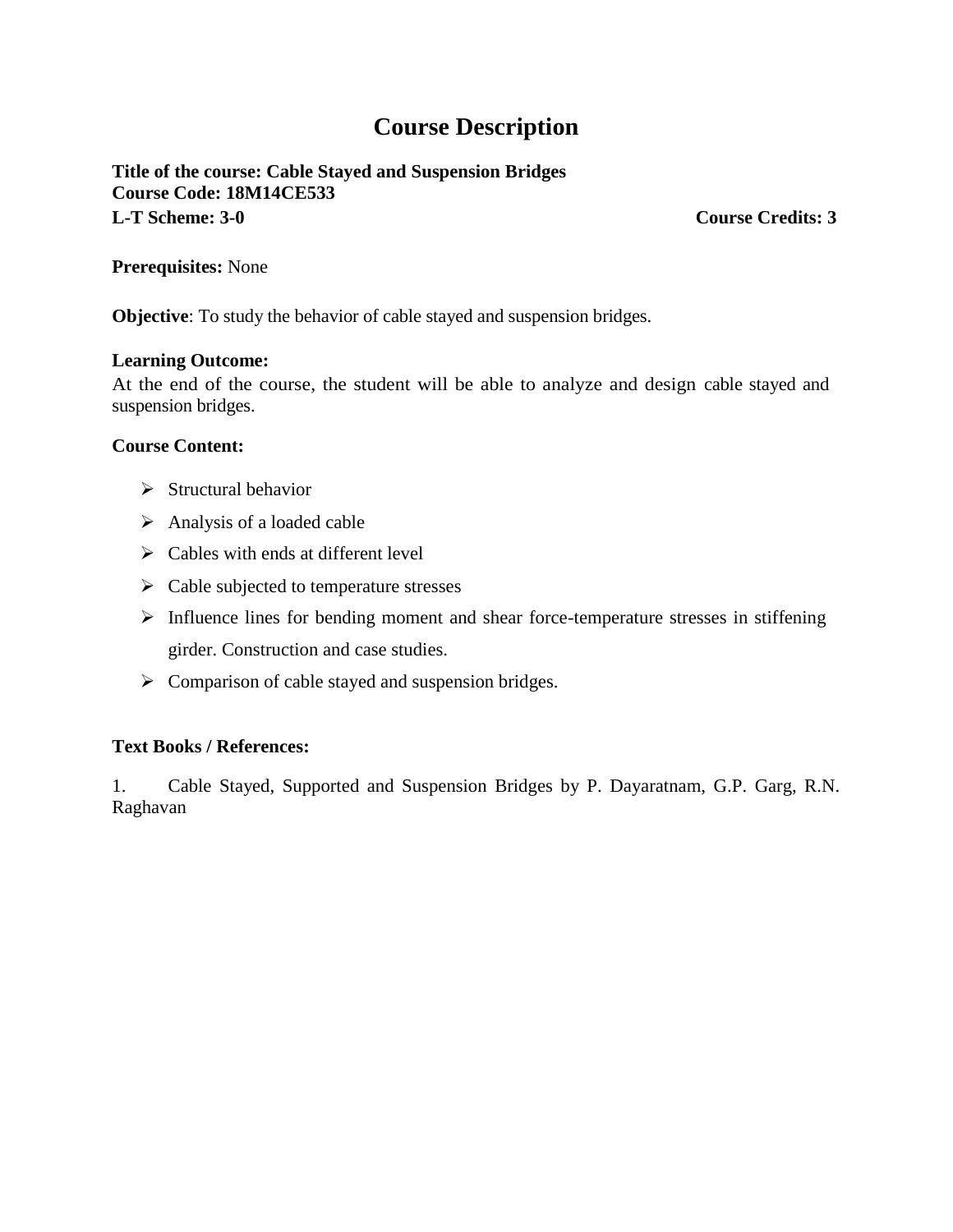**Title of the course: Computer Applications in Structural Analysis and Design Course Code: 18M14CE534 L-T Scheme: 3-0 Course Credits: 3**

#### **Prerequisites:** None

**Objective**: To develop skills related to computer applications for the analysis and design of structures.

#### **Learning Outcome:**

At the end of the course, the student will be able to use specific software for the analysis and design of structures and obtain satisfactory the results.

#### **Course Content:**

- $\triangleright$  Engineering design principles
- $\triangleright$  System and Software Requirements Analysis
- $\triangleright$  Design and Implementation of Software
- $\triangleright$  Object oriented design
- $\triangleright$  Software Quality Assurance
- Application Software in Civil Engineering STAAD III, STAAD PRO, ATENA, ADINA, ANSYS, DIANA

- 1. Computer Aided Optimum Design Of Structures By: C. A. Brebbia, S. Hernandez, A.J. Kassab
- 2. Computer Analysis & Reinforced Concrete Design Of Beams By Fady R. S. Rostom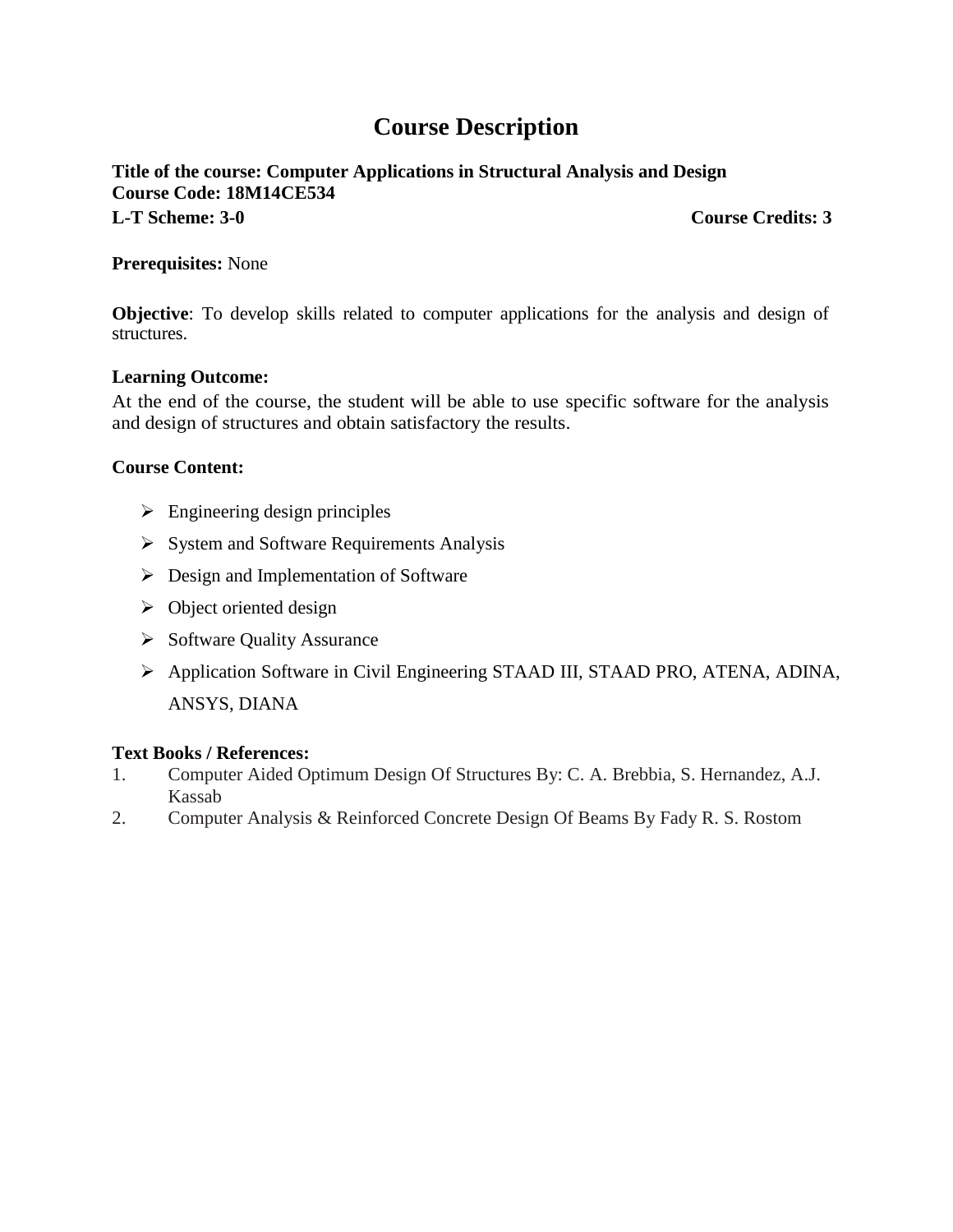**Title of the course: Masonry Structures Course Code: 18M14CE535 L-T Scheme: 3-0 Course Credits: 3**

#### **Prerequisites:** None

**Objective**: To develop fundamental concepts of construction and behavior of masonry structures.

#### **Learning Outcome:**

The student will be able to analyze and design masonry structures.

#### **Course Content:**

- $\triangleright$  Properties of constituents: units
- $\triangleright$  Masonry bonds and properties
- $\triangleright$  Stresses in masonry walls
- $\triangleright$  Behavior Masonry Buildings
- $\triangleright$  Behavior of masonry infill's in RC frames
- $\triangleright$  Seismic evaluation and strengthening of masonry buildings: methods

- 1. Manual On Maintenance Engineering: Repair And Maintenance Of Civil Works And Structures By B.S, Nayak (2003)
- 2. Design of Masonry Structures by A.W. Hendry, B.P. Sinha, S.R. Davies CRC Press, 02- Sep-2003
- 3. Simplified Design of Masonry Structures by James Ambrose
- 4. Masonry Structural Design by Richard Klingner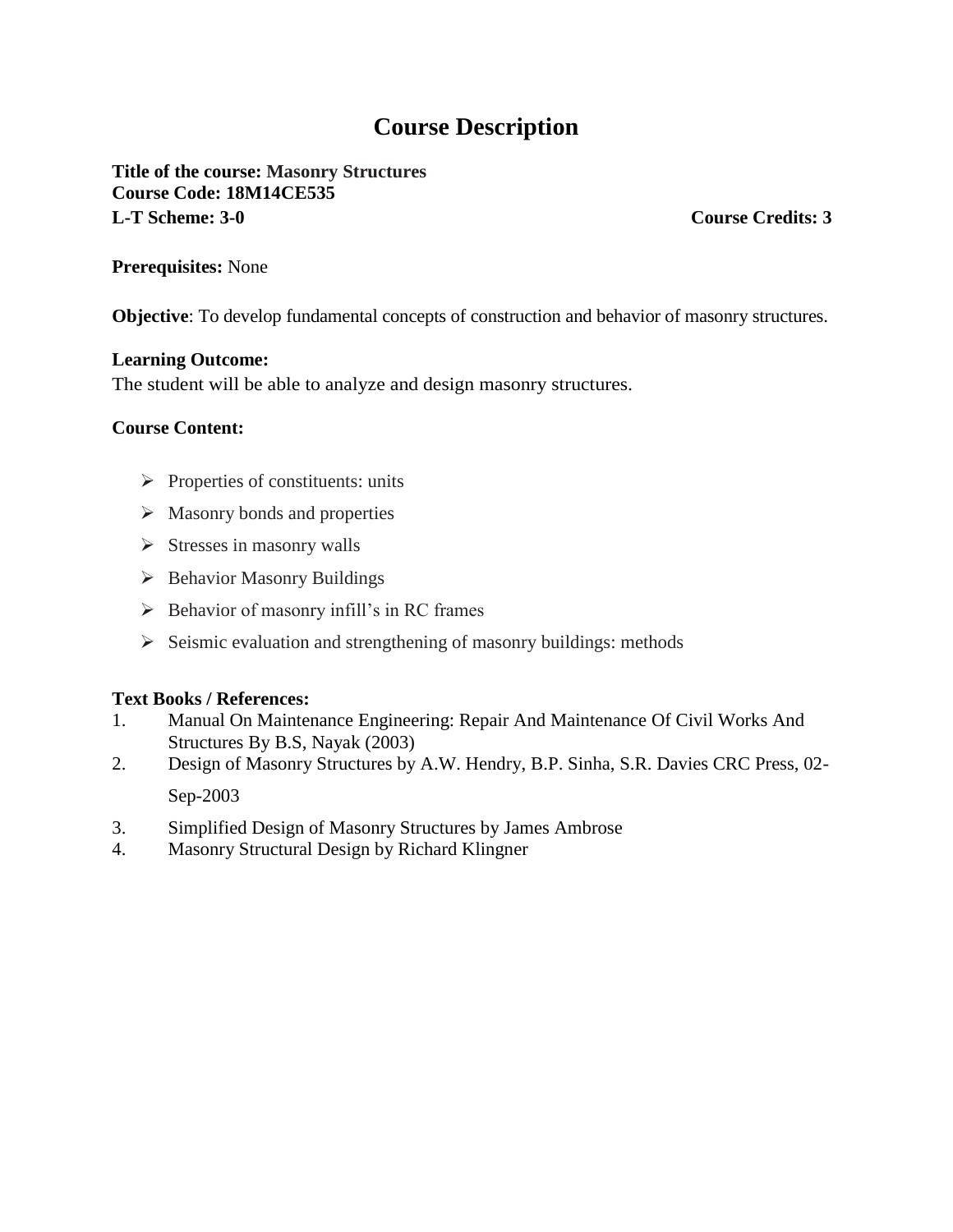**Title of the course: Design of Substructures Course Code: 18M14CE631 L-T Scheme: 3-0 Course Credits: 3**

**Prerequisites:** None

**Objective**: To develop fundamental concepts of Design of Substructures.

#### **Learning Outcome:**

The student will be able to analyze and design Substructures.

#### **Course Content:**

- $\triangleright$  Introduction to shallow, mat and deep footings
- $\triangleright$  Design of strap, Raft and combined footings
- $\triangleright$  Design of pile footings
- $\triangleright$  Soil-Structure interaction
- $\triangleright$  Evaluating the liquefaction potential
- $\triangleright$  Mitigation of Liquefaction Hazard by Structural Design

- 1. Analysis And Design Of Substructures Limit State Design by Saran, Swami (2006)
- 2. Analysis And Design Of Substructures, 2/E (Google eBook) by Saran Oxford and IBH Publishing, 01-Jan-2006 - 872 pages
- 3. Analysis and Design of Substructures: Limit State Design 2nd Edition by Swami Saran Publisher: Oxford & IBH Publishing Co. Pvt Ltd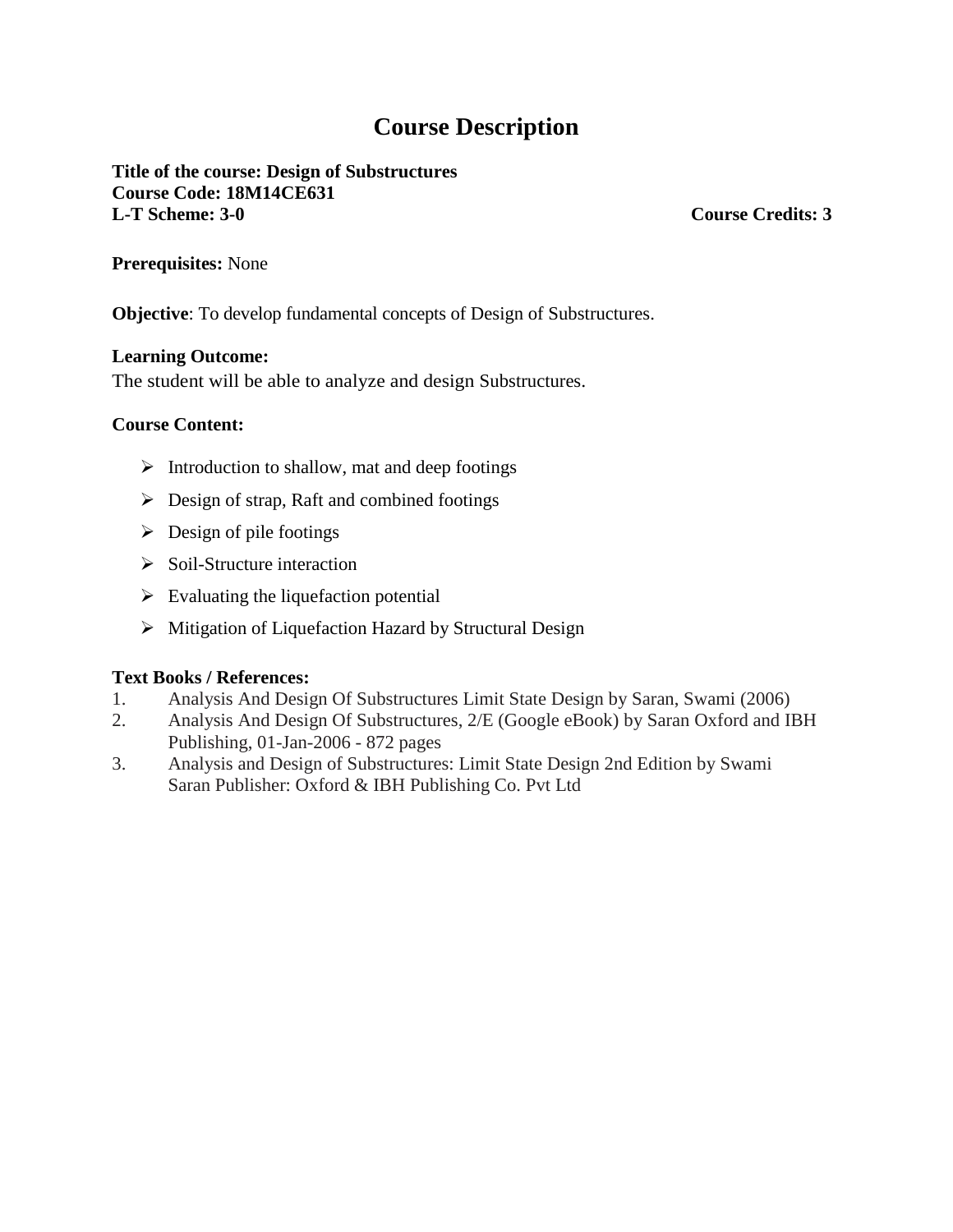**Title of the course: Bridge Engineering Course Code: 18M14CE632 L-T Scheme: 3-0 Course Credits: 3**

#### **Prerequisites:** None

**Objective**: To develop fundamental concepts analysis and design of bridge structures.

#### **Learning Outcome:**

At the end of the course, the student will be able to explain the components of bridges and analyze and design bridges.

#### **Course Content:**

- $\triangleright$  Components of a bridge
- $\triangleright$  Investigation of Bridges
- $\triangleright$  Standard Specifications
- **►** Reinforced Concrete Bridges
- $\triangleright$  Types of piers and abutments
- $\triangleright$  Various types of expansion bearing and fixed bearings
- $\triangleright$  Introduction to construction, inspection and maintenance of bridges.

- 1. Bridge Engineering by S, Ponnuswamy (1999,2012)
- 2. Design Of Bridge Structures by Jagadeesh, T.R.
- 3. Essentials Of Bridge Engineering by D.Johnson, Victor (2012)
- 4. Design Of Modern Steel Railway Bridges by John F. Unsworth (2010)
- 5. Standard Specifications And Code Of Practice For Road Bridges Section V Steel Road Bridges (Limit State Method) by Indian Roads Congress (2010)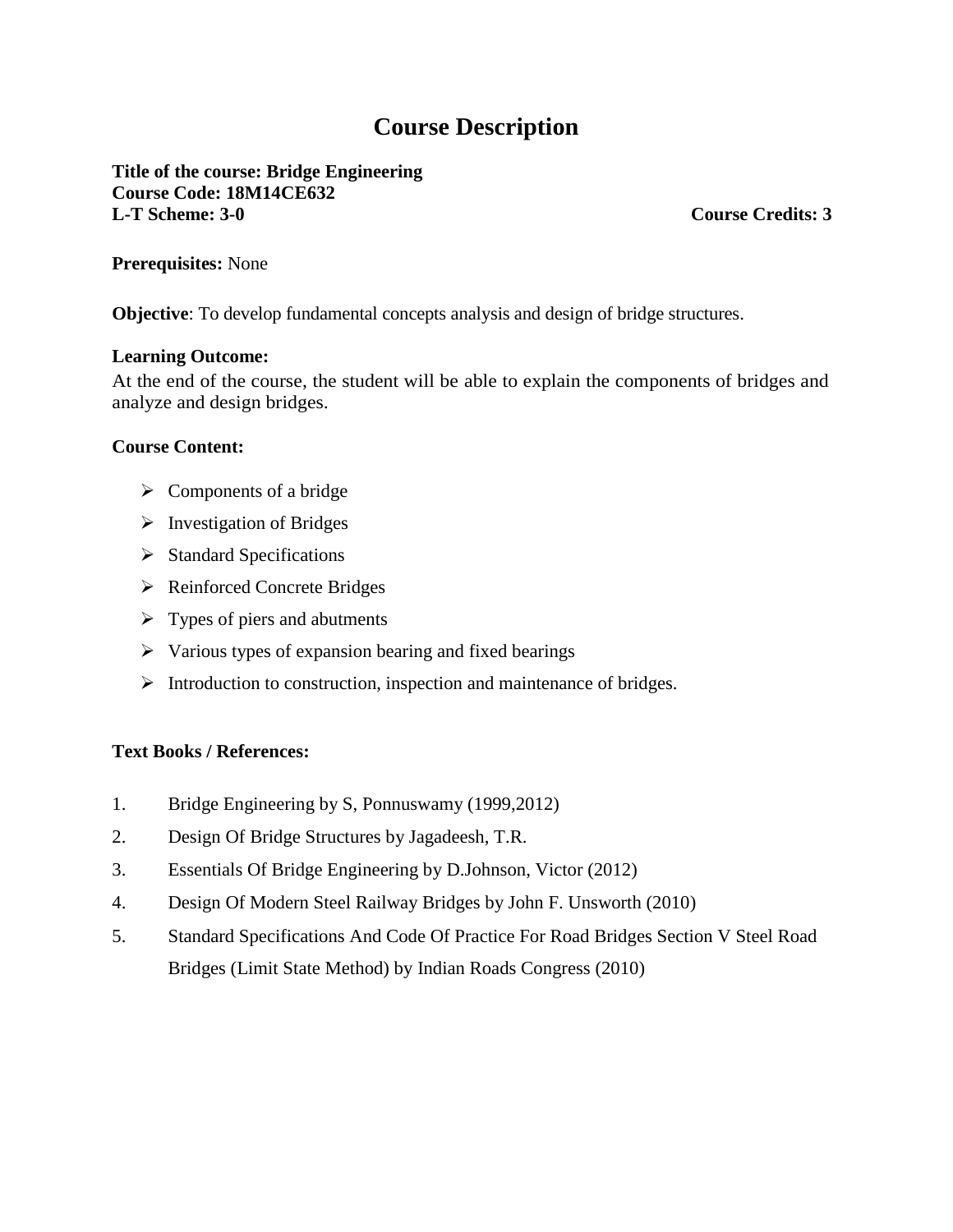**Title of the course: Nanotechnology and Concrete Course Code: 18M14CE633 L-T Scheme: 3-0 Course Credits: 3**

#### **Prerequisites:** None

**Objective**: To introduce the student with the advancements in concrete technology.

#### **Learning Outcome:**

At the end of the course, the student will be able to appreciate the applications of nanotechnology in civil engineering.

#### **Course Content:**

- $\triangleright$  Concrete durability
- $\triangleright$  High performance concrete
- $\triangleright$  Nanostructure materials
- $\triangleright$  Nanotechnology
- $\triangleright$  Possible performance and fabrication techniques.
- $\triangleright$  Sustainable development
- Transportation infrastructure**.**

- 1. Concrete: Microstructure, Properties, And Materials P. Kumar Mehta, J. M. Monteiro Properties Of Concrete, 4/E Neville
- 2. Nanotechnology Of Concrete: Recent Developments And Future Perspectives Konstantin Sobolev, Surendra P. Shah, ACI Committee 236, Material Science Of Concrete American Concrete Institute, 2008
- 3. Springer Handbook Of Nanotechnology By Bharat Bhushan
- 4. Nanotechnology: Fundamentals And Applications By Karkare.
- 5. Nanotechnology In Construction Peter Bartos, Royal Societ
- 6. Advanced Nanotechnology By Shiv Kant Prasad
- 7. Handbook Of Nanostructured Materials Andnanotechnology Vol. 4 By Hari. Singh, Nalwa(Editor) (2000)
- 8. Nanotechnology: A Gentle Introduction To The Next Big Idea By Mark,Ratner (2003)
- 9. Nanotechnology: Fundamentals And Applications By Manasi, Karkare (2008)